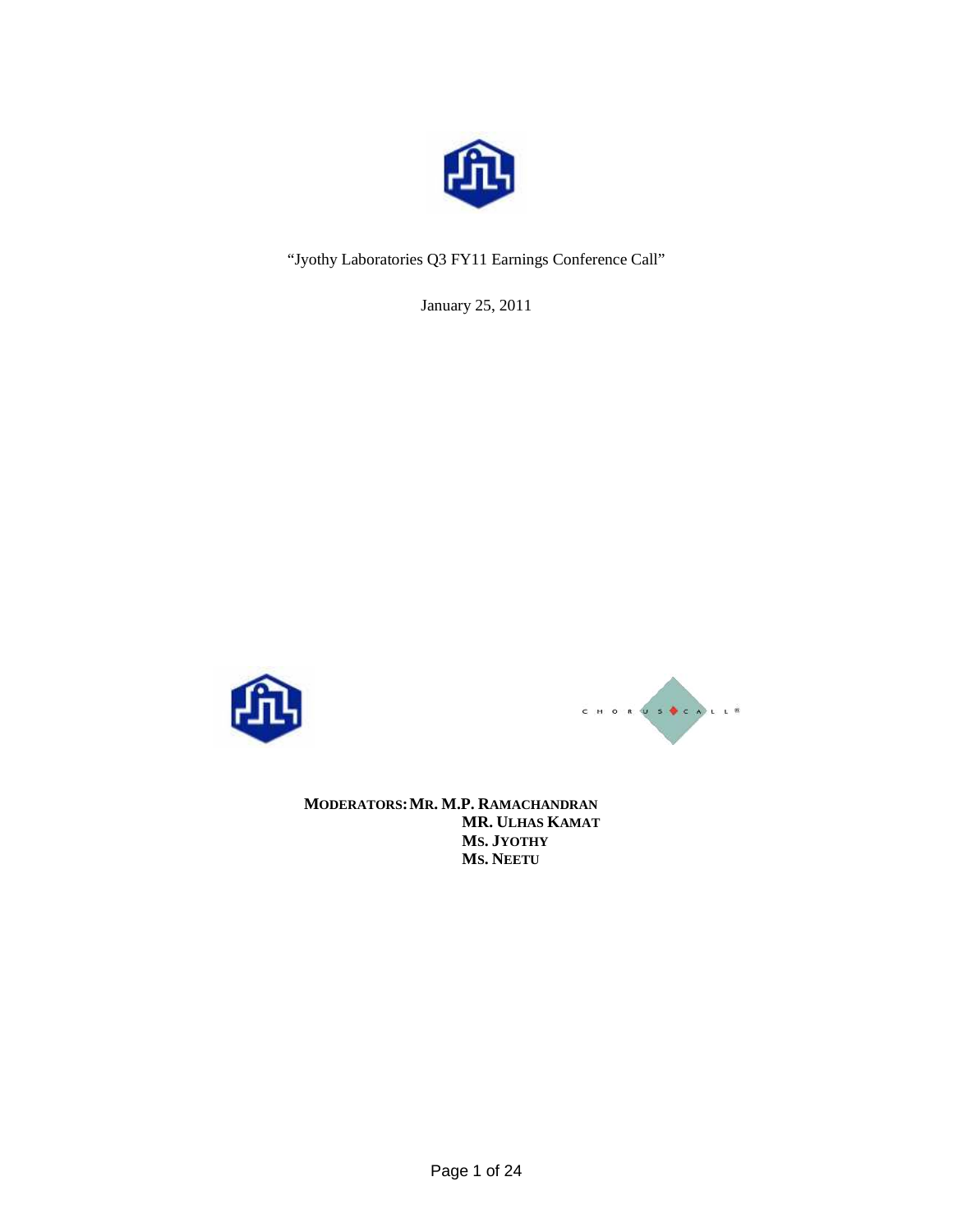

- **Moderator:** Ladies and gentlemen, good evening and welcome to the Q3 FY 2011 earnings conference call of Jyothy Laboratories Limited. As a reminder, all participant lines will be in the listen-only mode and there will be an opportunity for you to ask questions at the end of today's presentation. If you should need any assistance during this conference please signal an operator by pressing \* and then 0 on your touchtone telephone. I would now like to hand the conference over to Mr. M.P. Ramachandran, Chairman & Managing Director of Jyothy Laboratories Limited. Thank you and over to you Sir.
- **M.P. Ramachandran:**Hi, good evening, I am Ramachandran here from Jyothy Labs. This is in respect to the third quarter results. Net Sales stands at Rs 148.42 crore, up by 9.7%. Net Profit stood at Rs 16.89 crore, marginally up. EBITDA margin stood at 16.56% for the quarter as against 16.18% at the end of last year. EPS stands at Rs 2.10 as against last year's Rs 2.32. If we look in to the nine months results the Net Sales is Rs 443.85 Crore, an increase of 15.3%. Net profit is at Rs 15.06, and an increase of 9.7%. Now, I am handing over to Mr. Ulhas Kamat who will talk to you more about the financials.
- **Ulhas Kamat:** Good evening everybody. This is Ulhas Kamat here. I have with me our Chairman & Managing Director Mr. M.P. Ramachandran, Ms.Joythy our Director and Ms.Neetu, General Manager Finance. I will take you through what has happened in the last three months. In the last quarter, bottomline has been more or less flat. If you go through the analysis which we have already posted in our website which gives you the clear identification of item wise expenditure. You can see that the effective tax rate & advertisement rate has gone up. VAT and excise duty implications has gone up another 3% percentage points. Raw material prices have gone up, entire industry is under pressure and we are no exception to that. EBITDA margin, we are still holding on to the same numbers that of comparable quarter in the last year which is marginally up, it is because of the increase in Ujala pricing. We were not able to increase the price for Maxo or for that matter Exo because of severe competition in the market place. The market share for most of our products are stable and we have grown in Maxo by 2% points when compared to same period last time and we are still holding on to the number one position in rural India and number two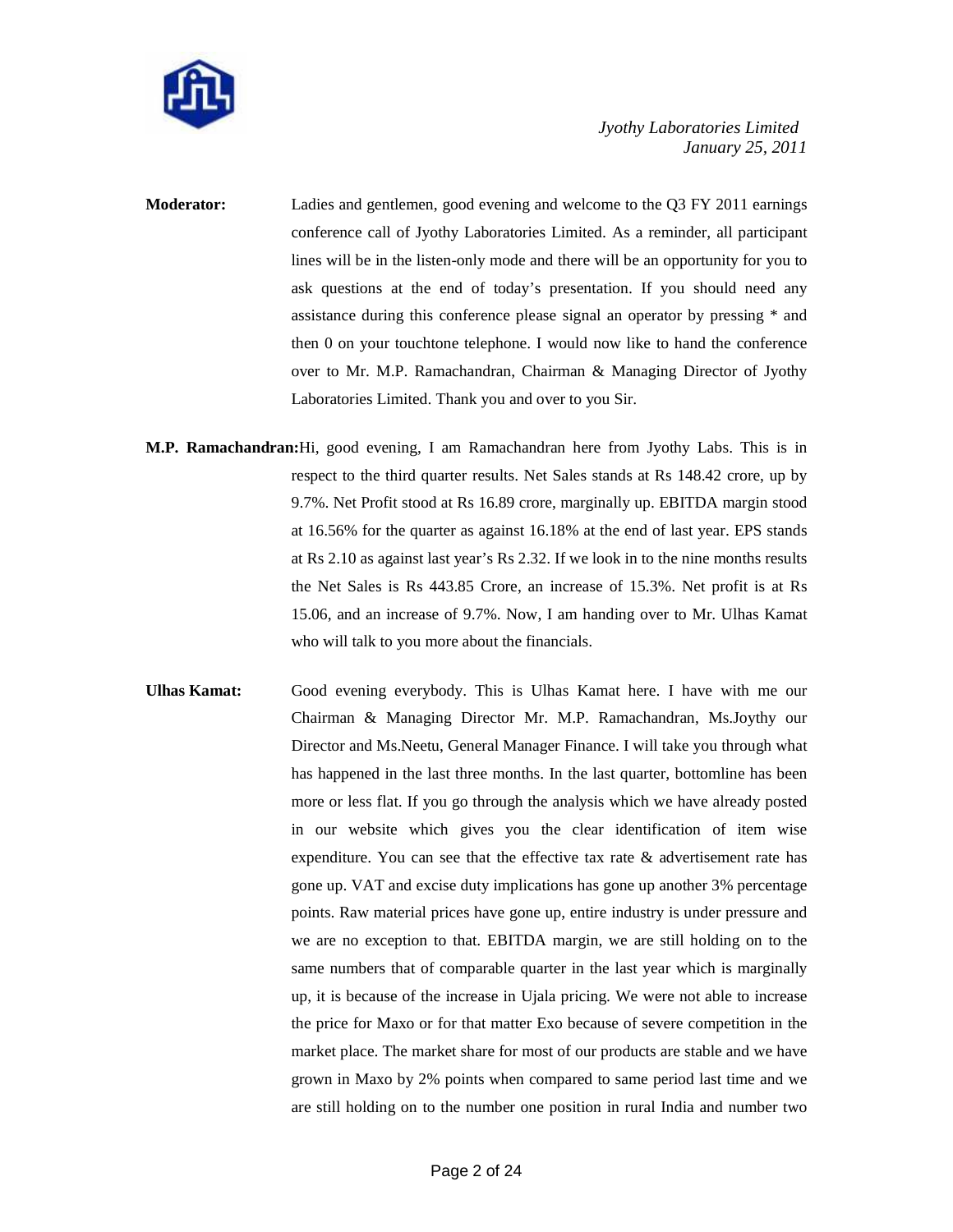

position on an all-India basis on volume and Exo is doing more than what we had expected. On all India basis it has been received very nicely and going forward we would be spending only as much as required without incurring anymore expenditure on Exo's bottomline. we have taken up brand building exercise very seriously in the last six months. After getting Sachin Tendulkar as our ambassador we felt that it is the right time for us to spend money when he is doing well and also in IPL and South Africa and World Cup is happening, we thought that it was the right time to spend the money on him and that is how you see the increase in advertisement spends. Also we were lucky enough to get some very good programs on the TV, on Sony which has made us more popular for all the brands together. So that is where we are and going forward we expect the pressure to continue to be there for the next quarter also as for the raw materials are concerned. We do not see any immediate relief from there. Ujala, the price increase we have already taken up in the last year, so probably the earliest we can look at price increase in Ujala will be the next year, April-May time. As far as price increase in Maxo and Exo if it were to be any other ordinary condition probably we would have increased by this time to pass on all the raw material increase to the consumer, but because of the environment in which we are working now with severe competition both in Exo category and Maxo category we are unable to take any price hike till the year is ended and unless the others also increase the price. Other than that rest of the things are very much under control. We were also able to reduce the cost of production so that we can maintain the profitability and going forward probably will be able to maintain the profitability maybe little better because our advertisement spend in the last quarter is going to be less. This is because we have already spent as per our planning and last quarter spending will be till February 28 or so and thereafter next year budget will start away from April, that is where we are. Last but not the least the main thing on acquisitions front I would like to bring it to the notice of every investor that we have raised the funds under QIP to acquire couple of target businesses. As of now, both of them have not happened because still negotiations are going on and we are in talks, it has not been called off by either party, some diligence is going on. But looking at the kind of valuations that as happened in the FMCG space we do not want to pay any fancy price, so we are still talking with reasonable market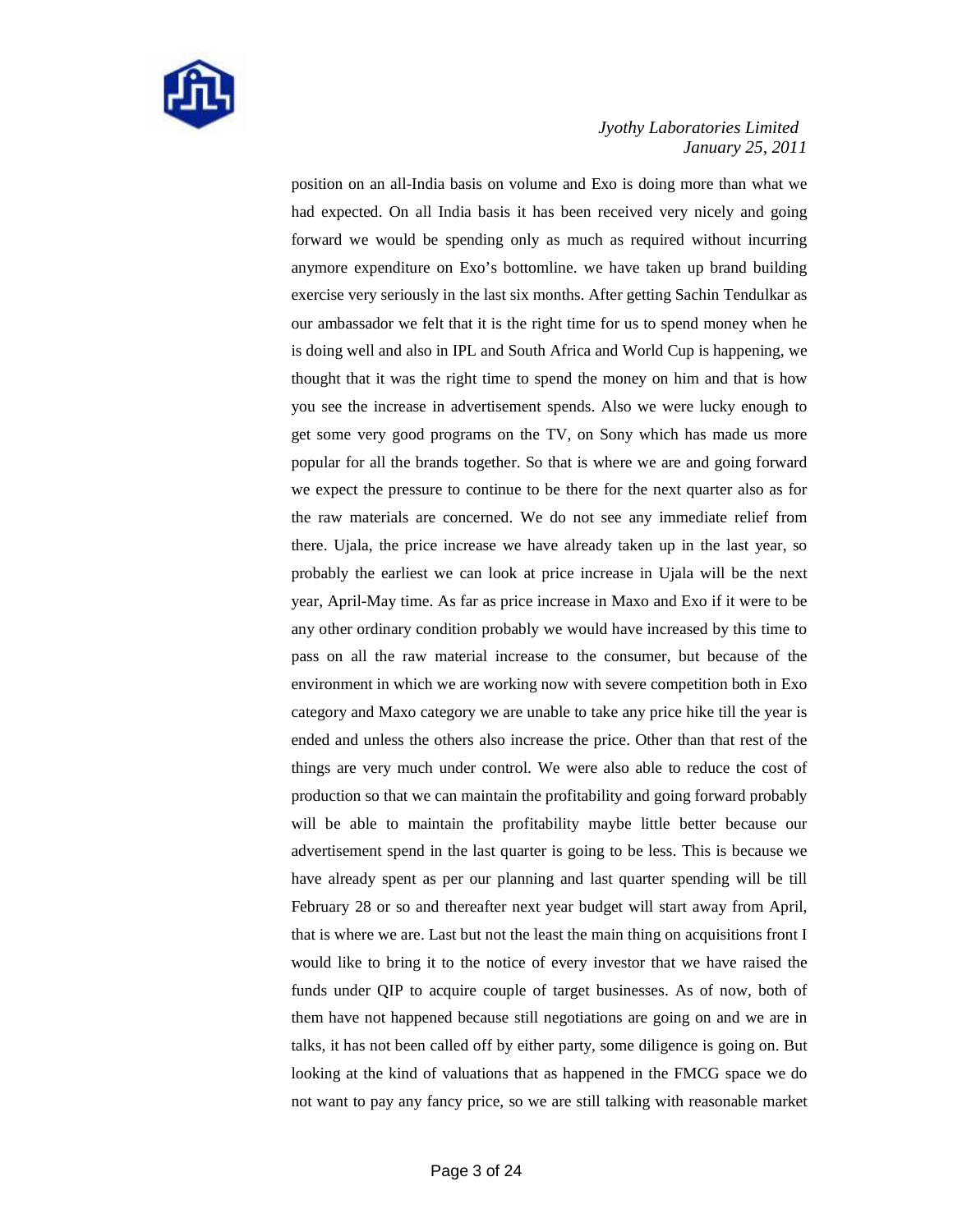

price. The moment it happens we will bring it to the knowledge of every investor. Money is kept in fixed deposits and we are earning 9.25% as of now. The entire money is kept separately for the purpose of acquisitions and we hope to close as quickly as possible. But still we are not able to give a timeframe whether it will happen in 10 days or 15 days or one month because talks are still going on. That is where we are and now I will open for questions please.

- **Moderator:** Thank you very much Sir. Ladies and gentlemen, we will now begin with the question and answer session. Our first question comes from the line of Dhaval Gada from Edelweiss. Please go ahead.
- **Dhaval Gada:** I have a couple of questions, first on the gross margins. You said that there is lot of pressure on the raw material side as well as advertisement spends are higher, so currently what would be our gross margin in Exo and Maxo and as compared to the same quarter last year what was the difference basically?
- **Ulhas Kamat:** Gross margins in Maxo as of now, it is around 25% and it is less by about 5% points when compared to same period last time. Exo, it is at 26% as against 31% the same period, cost of production has gone up.
- **Dhaval Gada:** Last quarter you mentioned that our strategy in terms of national roll out we have slowed down because the competition has got intense in the category, so going forward what is the strategy for Exo?
- Ulhas Kamat: If I see it in hindsight the decision taken by the management was really good. One, Exo we have gone national and we are spending the money very, very less and we have grown in the last quarter by 34% points when compared to the same period last time. It is a healthy growth and including advertisement spend what we have done at a national level still we are having 12% net contribution from Exo for the quarter, so we will be going with the same strategy. We have not reduced the price like the competition, we are not giving any extra freebies like competition and we are going in our own way and the distribution is taking the responsibility of placing the product across the country. As of now, I am happy that Exo is contributing even at a national level; we are not losing any money. The strategy going forward will remain the same and it is due for price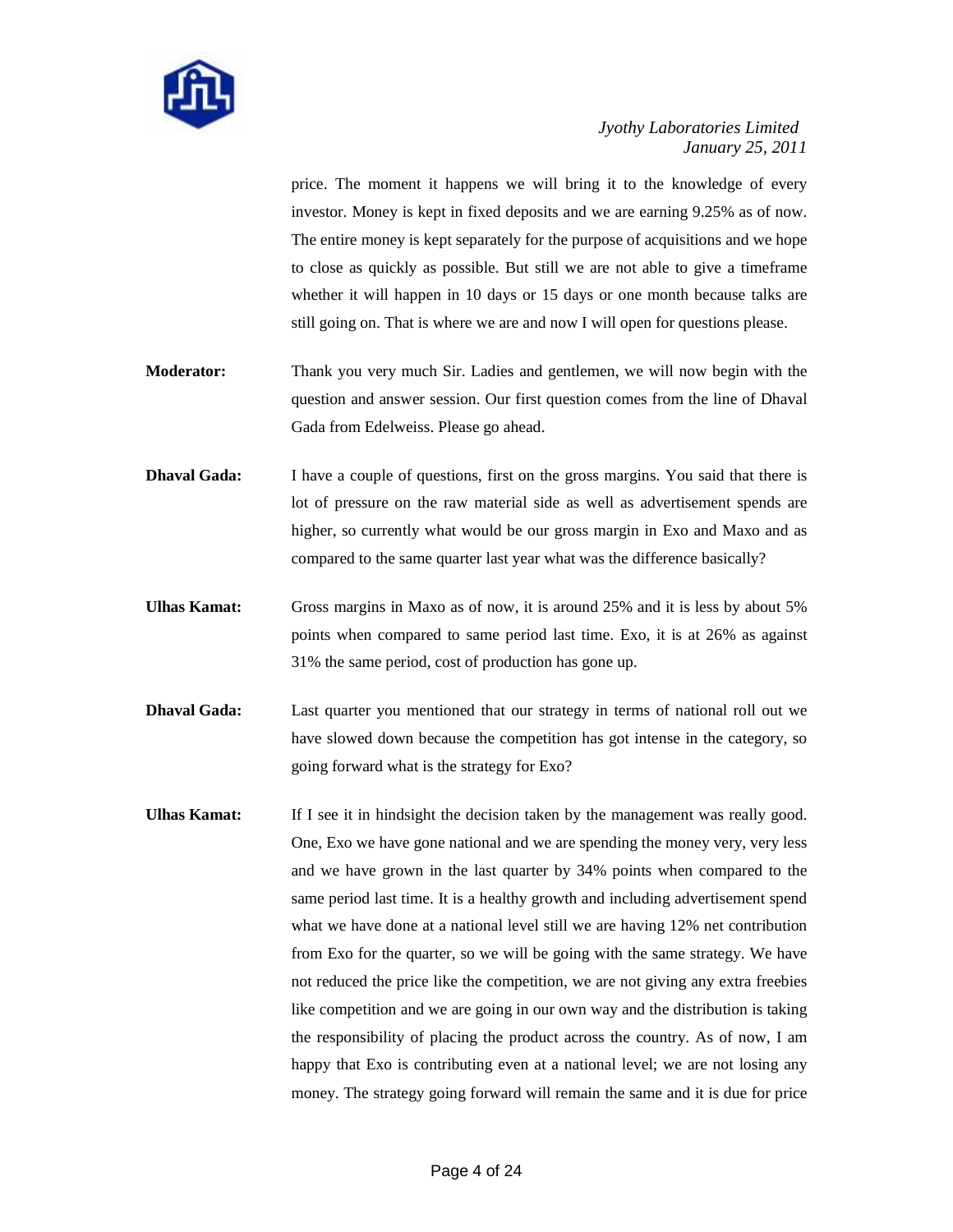

increase, so we are just waiting when the competition increases the price the very next day we will be increasing our MRP and today you might have seen the competitor's numbers also, they are also under tremendous pressure which is exhibited by reduction in EBITDA by about 3.5% points, so if they increase we will be the first people to follow it. As of now, our pricing and their pricing is more or less the same.

- **Dhaval Gada:** Sir on the JFSL there is a fund raising plan that you are talking about of 150 Crores so, can you give me some strategy and some idea on that?
- **Ulhas Kamat:** As far as JFSL is concerned, like all of you know that it is a very, very passionate project what we have embarked in Bangalore.We have taken it within ourselves that if we reach the cash breakeven by March 31 then only we will look at the other cities to roll out. What has happened in the last one year if you see the laundry category as such everywhere players have started coming in a smaller way but not very big way. We at management discussion felt that when we are doing so exceedingly well in Bangalore and numbers like last year we did about 3.75 Crores turnover and this year we might be doing about 15 Crores turnover and it is in one city, we felt that are we losing the opportunity of ruling our other cities, just to wait and wait. So we took a decision that at Jyothy Laboratories Limited Board that we should not lose out on the time of going to other cities like Bombay, Delhi, Chennai, Hyderabad and Pune. Jyothy Laboratories Limited requires its own money for both organic and inorganic growth. Jyothy's money we should not use more than what has already been spent on JFSL and it has shown fantastic results so far. So we took a decision that we should explore the possibility of going other means of raising the finance whether the price equity or the debt. And finally as you know that Jyothy is ours today and we felt that we should share it with somebody and we went for private equity route. We have spoken to many and there is a huge interest on that and one of the private equity, which I do not want to name at this point because nothing is finalized. We have come to a concrete understanding of the valuation, we have come to a concrete understanding of business potential and we are getting at a good valuation. So unless it is done, it is not done in the business terms, so hopefully we should be able to close may be at a month's time and then we will announce it officially, but to say the least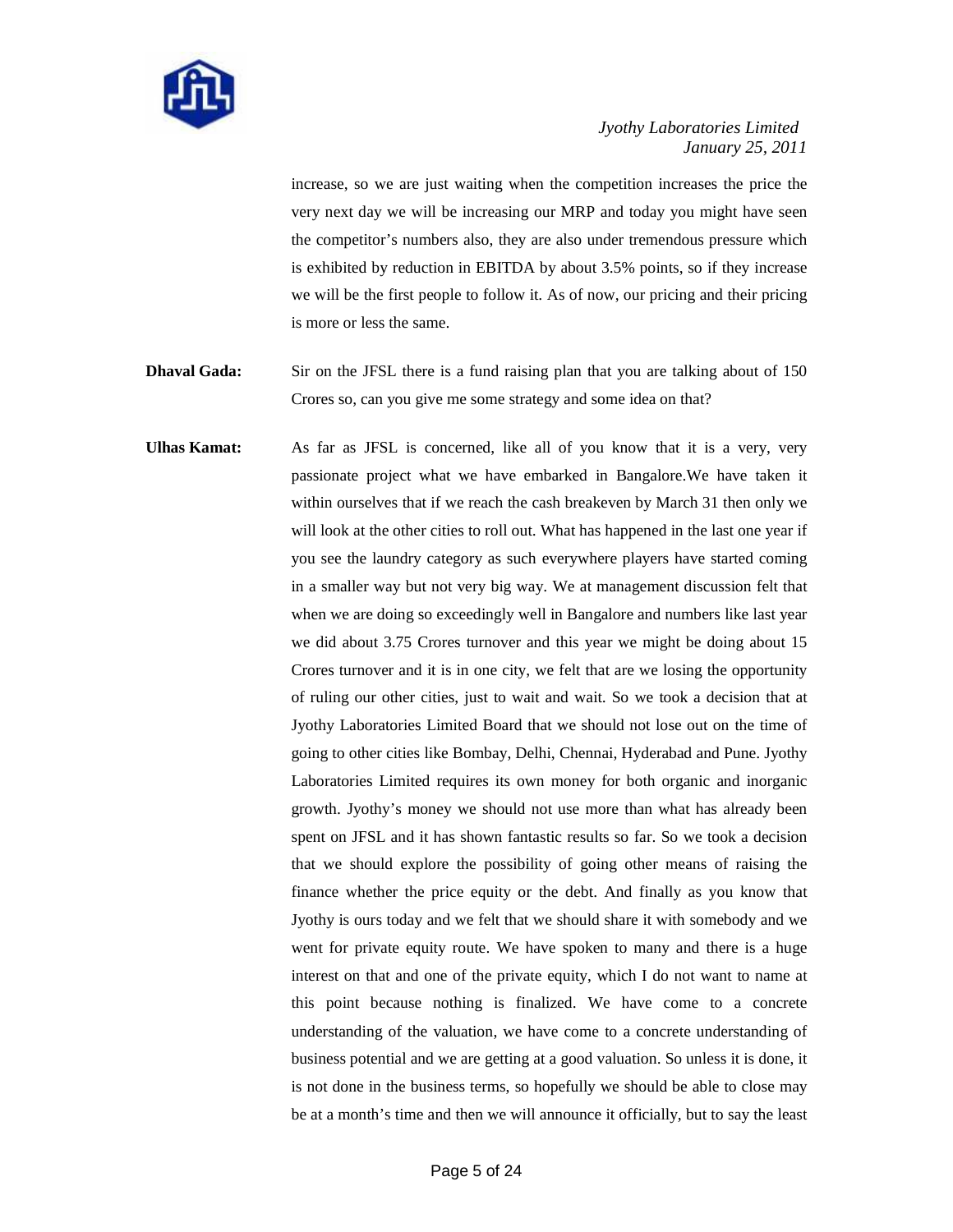

we are extremely happy the way the valuation has been worked out and we will be going soon to Bombay, Delhi, Pune, Chennai and Hyderabad if we get the money. Otherwise, we will go slowly from Bangalore to Chennai to Hyderabad. The percentage of stake that we are willing to give to the private equity player is 25%.

- **Dhaval Gada:** Sir, on the washing powder, what is the response on that particular category?
- **Ulhas Kamat:** Fantastic because Sachin is doing very well, so naturally TechnoBright is also doing well. We are not losing any money on that and as we say we are still making money on every town what we are selling. But we are going very slowly, we are going very selectively, it is available in most of the modern trade across the country and in Kerala we have already got the number one position in the mid segment and TechnoBright is also doing well. In other cities we are going slow.As I mentioned in my last analysts meet also we are not going with a market share analysis there, we are just going by sell as much as possible and make money in every town. We continue to hold on to that thinking that Ujala Bright Wash or Ujala TechnoBright or Ujala washing powder is an extension of the mother brand and we want to leverage the brand equity of Ujala and make money , rather than really building a great detergent powder category as such no, we will be going slowly, steadily but making money in every town which we are doing even now.
- **Dhaval Gada:** What is the growth that you saw in this quarter?
- **Ulhas Kamat:** Detergent powder per se has grown 52% because of the small base the percentage may not have much relevance but it is a small space, but as a category we have grown 16% in fabric care.
- **Dhaval Gada:** What is the full year guidance that you are maintaining now since three quarters have gone by, so what is the target that we can expect for FY 2011 in terms of topline and EBITDA margins?
- **Ulhas Kamat:** As of now, the topline growth for nine months is about 15% and probably we might be able to improve it by other 2 or 3 percentage points because our real big quarter is March quarter, so 35% of our sales comes in the March quarter.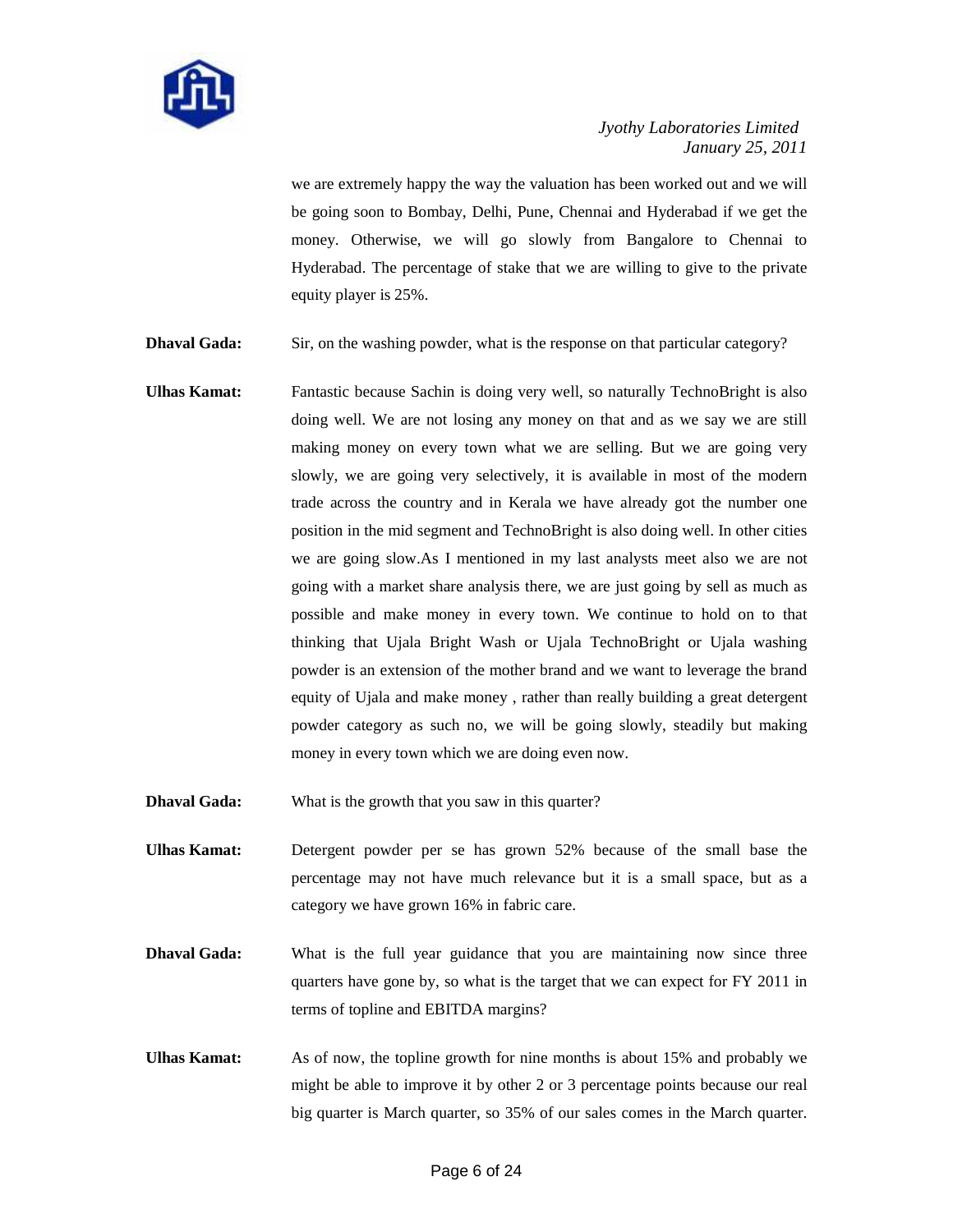

In case if I am able to get some kind of support by increase of MRP by competition then probably it may cross 20%. But otherwise we will be about 18-19% what we feel what we will be able to do in the present scenario. Margin wise we will be able to improve a little bit. So you might see some improvement in our EBITDA margin by about a percentage point and topline growth may be about 18-20% is what we can think of at this point of time.

**Moderator:** Our next question is from the line of Grishma Shah from Envision Capital. Please go ahead.

**Grishma Shah:** Sir, why is there a loss in the home care segment and what would be our strategy there going ahead?

**Ulhas Kamat:** Home care consists of Maxo and Exo Safai, there are only two items and predominantly it is Maxo; the loss is mainly because Maxo we have not increased the retail price, we have withdrawn our sales promotion, is the only good thing which we have done by about 7% points, raw material prices have gone up almost by 5-6%. Also as a strategy we are spending the money on the liquids now because we have got 25% market share which we feel is decent enough for us to protect that market share and we want to promote that liquid. So our strategy in Maxo is to protect the coil market where we have 25% market share and promote the liquid market. We are spending money on that and if you see historically between the coils and liquids, liquids is a very, very brand dominated and brand loyal customers buy liquid. So we are concentrating on Tier 2, Tier 3 cities and we are spending the money on liquid. So advertisement spend has gone up little bit on Maxo, but raw material prices have drastically gone up and excise duty has gone by about 2% points, VAT has gone up and this is for the information for all the people who are hearing me. Most of the states are in a strategy to get a better share from GST, they are increasing the VAT in all the products and especially in the last one quarter we are able to see that most of the states are taking unilateral decision, just increasing from 5% or 10% or 10% or 15%. In state like Gujarat we have now almost 16% as a VAT which I have not heard off probably as a strategy to get a better share to the GST regime comes saying that this is what we are increasing VAT and that has affected us greatly on Maxo. Because earlier most of the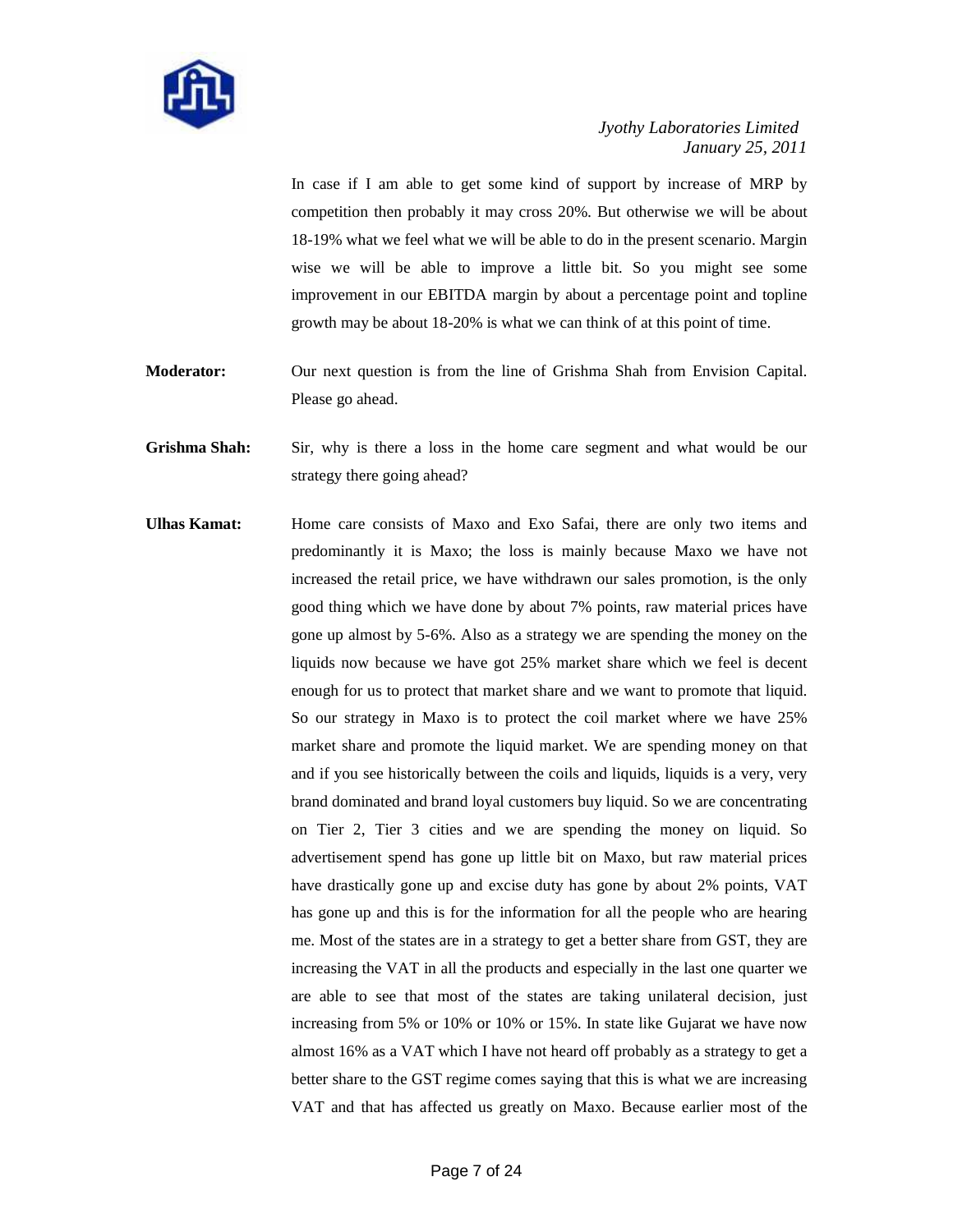

states we were paying only 4% and some states we are paying nil. But now in most of the states we are paying upward of 8% and that has affected us. Otherwise we have done exceedingly well as far as the production control is concerned and going forward I think it should settle down and will be better off by March 31 we should be able to do because the big season is coming in February and March. With that huge volume of sales what we are expecting probably we should be able to turn in to green from red at the current quarter.

Grishma Shah: Would that be with the trade margin increase or we would continue as it is?

- **Ulhas Kamat:** We have decided not to roll back the sales promotion soon which we have withdrawn. We are happy with the sales. We will take the hit on the sales and because we are protecting the market share now, we are just looking at the market share our market share is protected, we are gaining here and there, 1 or 2% and irrespective of what the competition takes a decision, we have decided to live with the additional 7% margin which we are getting because otherwise we will be losing more and there is no point in withdrawing and giving it back and lose more and sell more and lose more we do not want to get in to that, rather I sell less and more money and I am only hoping that there will be some kind of price increases happening in the category, if that is so I will be the happiest person. But answering your question straight are we going to roll back, no we are not going to roll back because earlier I told that we will wait till December 31 and then we will take a final call and a call has been taken not to give back what we have already taken and we will work with this, we will work hard, we will grow more retail outlets, we will serve retail outlets and we will achieve the numbers.
- **Grishma Shah:** The other question is on the advertisement spend, till date we have spent around 42 Crores, I am talking about the nine month number?

Ulhas Kamat: 32 Crores including sales promotion it is 42, but 32 is the money what we have spent on advertisement and that is 18% more when compared to the same period last time, page #10.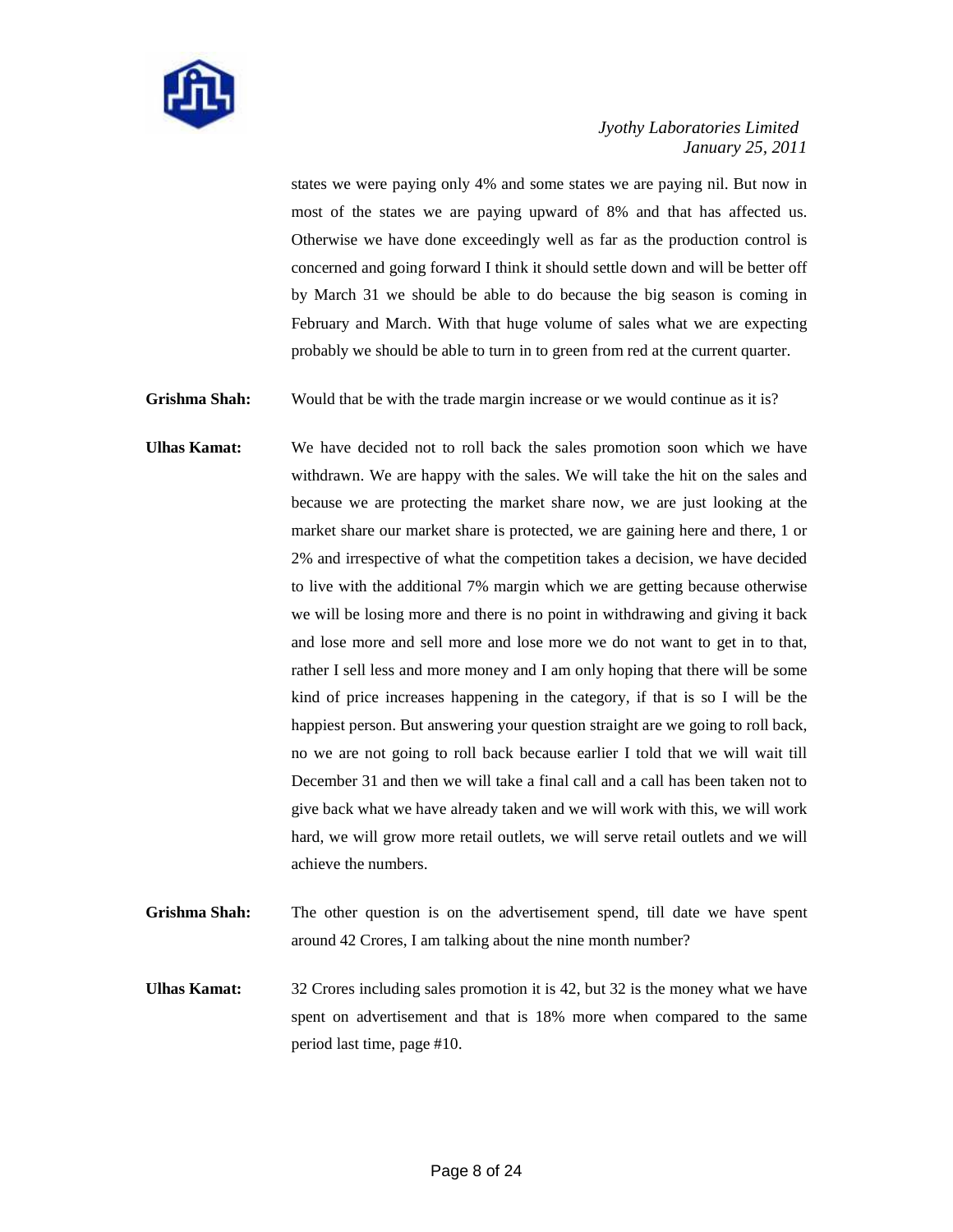

- **Grishma Shah:** But what do we end the year with, as you said till the spending or the budget is there till February 28, what do we end the year with?
- **Ulhas Kamat:** The total budget for the entire year is 45 Crores. So we will end our advertisement by about 45 Crores so we have spent about 12, probably we might spend between 10-13 Crores in the remaining two months and that should be translating to about 7% of our net turnover as of March 31,2011 which is more or less what Jyothy spends, between 6-7% but probably we might end up at 7% but will not cross 7% in the current year as of March 31, 2011.
- **Grishma Shah:** Now, as the current market scenario stands how you see your organic growth going ahead in FY 2012?
- **Ulhas Kamat:** Organic growth has been very, very comfortable for us but for Maxo which is done intentionally. If you see page 15 of our presentation, fabric care has grown 16%, dish wash has grown by 40%, other products has grown by 4%, but mosquito repellant in the quarter has degrown by 15%. But if you see the nine-month period we have degrown by 6% which I expected to be nil or may be marginal -2% by March 31, 2011, otherwise fabric care is growing, dish wash is growing and other products are growing, now this is something which we have intentionally done by withdrawing the sales promotion. We knew that the sales will come down because people want with only the schemes, we knew about it. But now our regular sales are happening and month on month our sales is coming and this is actually the smallest season for us is the October-December quarter, so this is a small thing. But the next quarter is the one which you are really getting to sale from mosquito repellant, but people know that Maxo is the most expensive coil in the market place and they are still buying. So going forward I expect at least category growth what is there in the mosquito repellant, we at least get that growth. If the category is growing at 12% I will get a minimum 12%, but if the category grows 20% I should be growing at 20% from next year onwards.
- Grishma Shah: For the company as a whole what are you looking at in terms of the topline growth in FY12??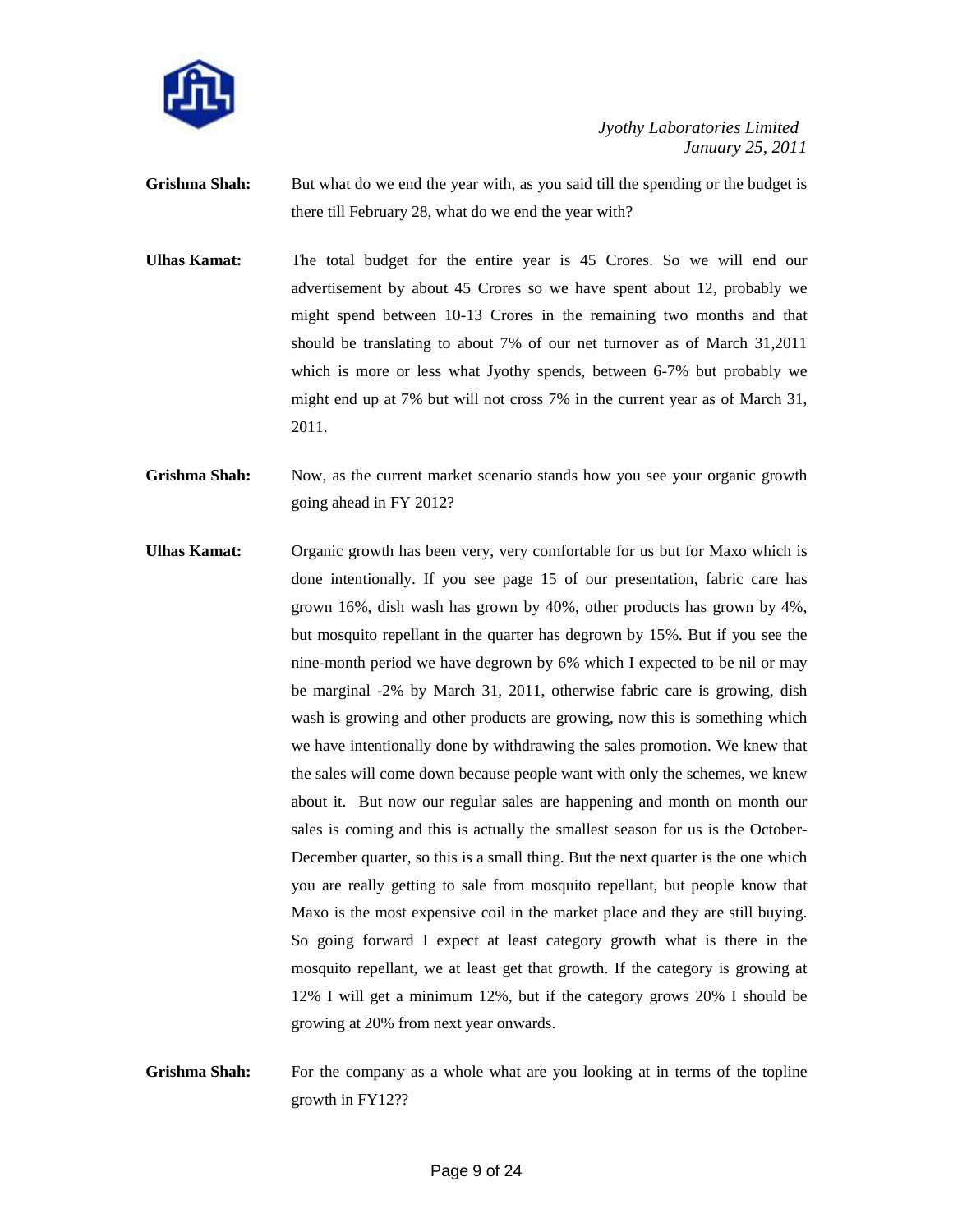

- **Ulhas Kamat:** FY 2012 I think then we can plan about 20%, 22% as organic growth we will be able to plan because once the Maxo in entirety is settled down then the new base I will get it, by March 31 I will get a new base for Maxo then the growth has to be around 20% because rural demand is still there and new products have taken good shape especially Exo has gone nationally very nicely, Exo round has become very, very popular at every store. Detergent powder should be substantial sale at that point in time in the next year 2011 and 2012, so in every category it is growing in two digits, like most of the category which we are in now, we are growing at upward of 20%, so as a whole Maxo I am able to control by spending money on advertisement and also popularizing liquid and vaporizers and aerosol, guidance I think 20% should be doable is what we feel at this point in time.
- **Grishma Shah:** Why is the tax rate increased?
- **Ulhas Kamat:** Tax rate is not increased, our guidance was 20-21% but when compared to the earlier period it is from 12% has gone to 21% because of MAT credit because last quarter we had taken some MAT credit we had taken and this quarter we had not taken but otherwise there is a percentage of effective tax rate so we had given a guidance of 20% and it is more or less 20-21% now.
- **Moderator:** The next question is from the line of Varun Lochav from Religare. Please go ahead.
- **Varun Lochav:** On other operating income, that number is pretty high for this quarter and even for nine months.
- Ulhas Kamat: Periodically every quarter whatever the provisions which we have provided for some of the expenditures which every quarter we review it. Whatever the auditing account is over like in this case some of the incentives which you have provided for the staff and they are not achieved naturally we reverse that because our growth anticipated was about 20-22%. That is how the target has been fixed and every quarter the staff incentive which we provided earlier which has not been utilized because the quarter is over and the numbers are not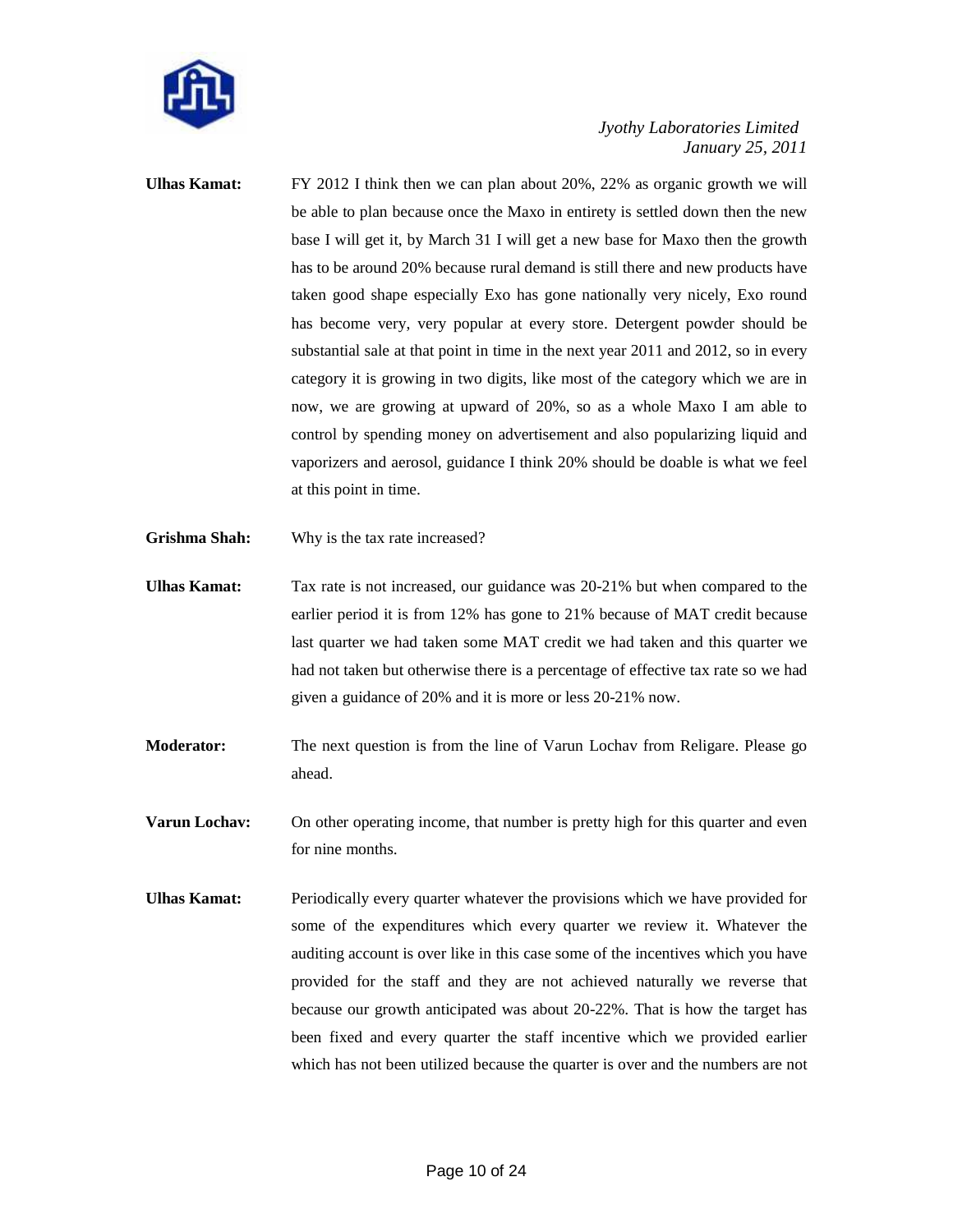

been achieved and whatever the process is made for such incentives here and there that is all in the reverse

**Varun Lochav:** Just on A&P especially the advertisement you said like this year probably we will end at around 7%, going forward also do you think like that will be probably the cap for Jyothy?

- **Ulhas Kamat:** Jyothy works in a different platform as far as advertisement is concerned. We have a very robust internal marketing services department and we have inhouse media planning. We want to limit it only to 6% and we have a media wholesale buying house that Lintas does for us, media planning is done by Mudra, so it is a construction of internal marketing services department at JLL. When compared to the peers we always manage to have good visibility at 6-7% .If you see now the visibility what our marketing services department has created in the last six months you will be surprised that we are able to manage it at 7.4% of our net sales which itself is very remarkable. But going forward I will be extremely happy from my side where the market services department can deliver the same visibility at 6% but probably it will 6-7% from what we spend and never will we spend more than 7% next year.
- **Moderator:** Our next question is from the line of Navin Trivedi from Pinc Research. Please go ahead.
- **Navin Trivedi:** My question is for the Q4 quarter, generally Q4 quarter is the strongest quarter for the year in terms of sales in terms of profitability, and do you think we can repeat even the Q1 numbers in the coming Q4 quarter?
- **Ulhas Kamat:** Q4 should give us 35% of our topline and 35% of our bottom line. Historically ,for the last four to five years also we are getting more or less the same and this year should not be any different because the season is doing well
- **Navin Trivedi:** So in number terms we can still repeat the Q1 numbers like 33, 34 Crores EBITDA profit.
- **Ulhas Kamat:** That is very much doable. Our whole idea is to at least get our 15% more than what we have done last year. So my target would be 80 Crores plus. We want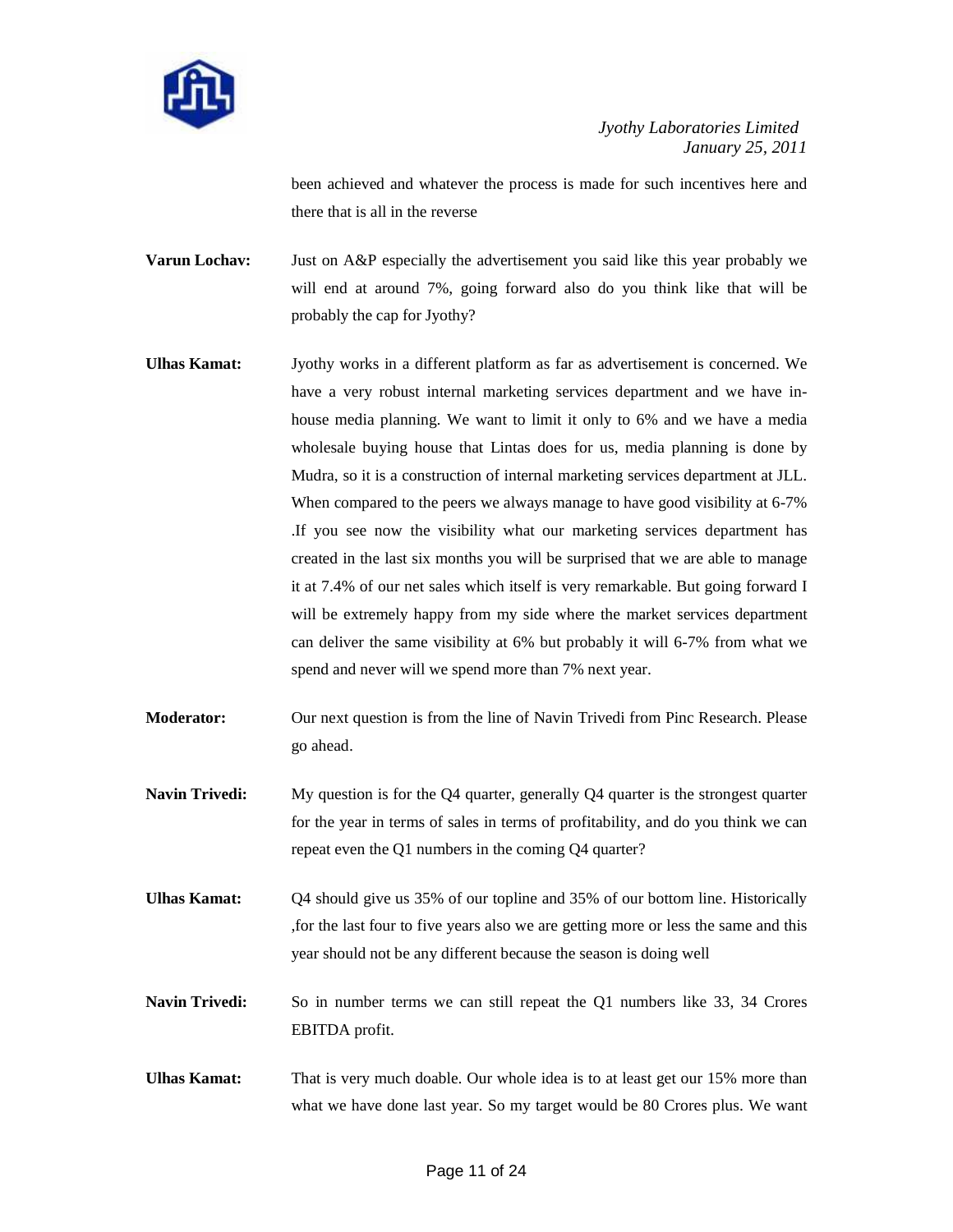

to improve on top of that. As of now we are about 10% up but my objective would be to make it 14-15% if not more.

**Navin Trivedi:** So, this higher profitability where do we see that profitability will come?

- **Ulhas Kamat:** It should come from the increase in the sale of Maxo which will happen in this two months because the percentage what we have withdrawn from the scheme that is about 7% and if the crude price settles down like it is 90-95. But if it crosses beyond 100 then everything will go out of control for everybody, not only for me. As of now, it is under control. We are also working on meet Sachin program for all our channel partners like distributors and for our employees. Everything will get over by June 30. So a big campaign is happening internally on meet Sachin campaign and huge targets have been taken. I think with all these things achieving numbers should be possible by selling more and reducing our expenditure on advertisement by at least about 4- 5 Crores.
- **Navin Trivedi:** If you can share this Madhuri Dixit campaign, how much we are paying every quarter for this?
- **Ulhas Kamat:** Madhuri Dixit program total money we would have spent about 6 Crores and it is spread over a period of four months. The mileage what we are getting we are utilizing for all the brands even though it is 100 Ujala Jahalak Dikhla ja
- **Navin Trivedi:** One question on home care, I assume we used to give 30-40% discount on Maxo as far as our sales omission is concerned, after withdrawal of these schemes, you said the raw material grew by 5-6%, so we are also getting the withdrawal of sales promotion, I think 35% if you are not giving a discount still the margins are declining by 300% basis points.
- **Ulhas Kamat:** Actually we have withdrawn only 7%, in Maxo there used to be trade off. Consumer offer, still we are continuing at 4.3 at the market place. That we have not taken out and trade used to give 12+3, 12+4 that means every 12 they used to get 3 or 4 freebies free, now what we have done is from 12+4, we have made it as 12+3 and wherever we are giving 12+3 we have made it as 12+2. So netnet only 7% we have taken it out. Hoping that competition will react and I can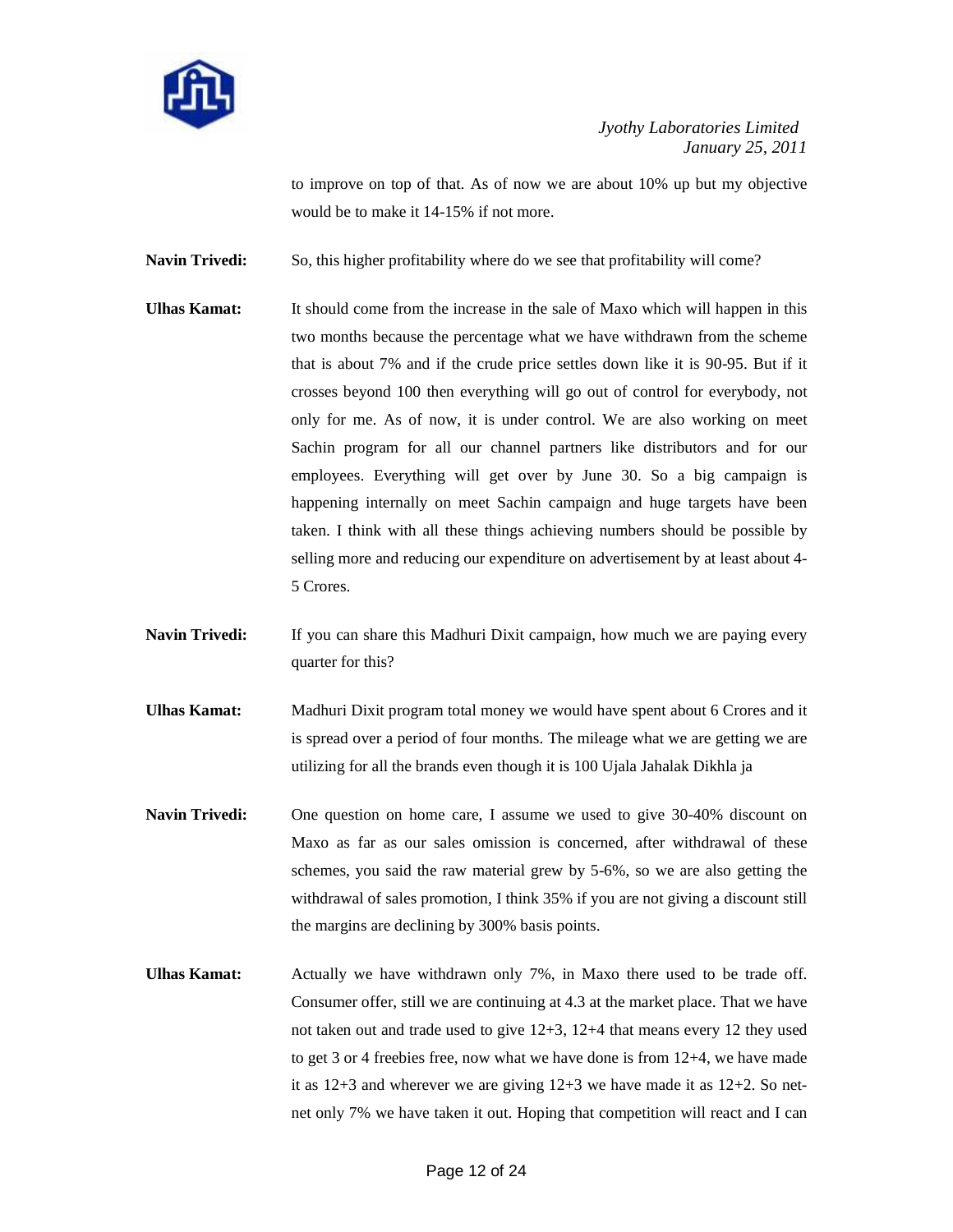

withdraw all the 7% in the next quarter. But they have not reacted, they are still holding on to the sales promotion, but we have decided not to roll it back. So actually your question what is that we have taken back is not 25-30% only 7% we have taken. Out of that 5% our raw material price has gone up and 2% we have spent on advertisement. Excise duty has gone up from February because during economic recession what prime minister had given us additional benefit out of which 2% has been withdrawn from budget onwards February, so that additional cost has come in on that.

# **Navin Trivedi:** One more thing on Maxo Military, what kind of number you are expecting in FY 2012 from Maxo Military?

**Ulhas Kamat:** This is again for everybody's knowledge. In the last analysts meet I had informed to all the analysts saying that we have gone in to the bottleneck of this licensing. Now I want to bring it to the notice of everybody that we got the license from the government of India. Now we do not have to take any permission from anybody to sell across India and February 14, we will be officially launching it in Delhi FICCI House by the Ministry of Defence and Ministry of Health from the Government of India .Hence Maxo Military all variants can go to the market uninterrupted thereafter. Now that comes with two challenges, one is that it is a new category. We may have to popularize that by spending a little more money on advertisement just to make the people understand that application of this on your body will not have any side effects because people are vary to apply it on the body. So there will be some spend in the next year on educating this safer product. The second one is that government commitment for us will start from June onwards because till July there are some people who are already having some kind of orders which is placed by the government of India for them. From June onwards they have committed. They will give us a minimum of 30 Crores turnover for the next year that is 2011-2012. Thereafter probably we will be doing about 20-30 Crores in open market. That is domestic market together we have an internal target of achieving at least 60 Crores out of the DEPA product. It is a unique product, there is no competition but we have to spend little money on popularizing that. Whatever the sales we get from Government of India or other state agencies, because there are no intermediaries, our gross margins are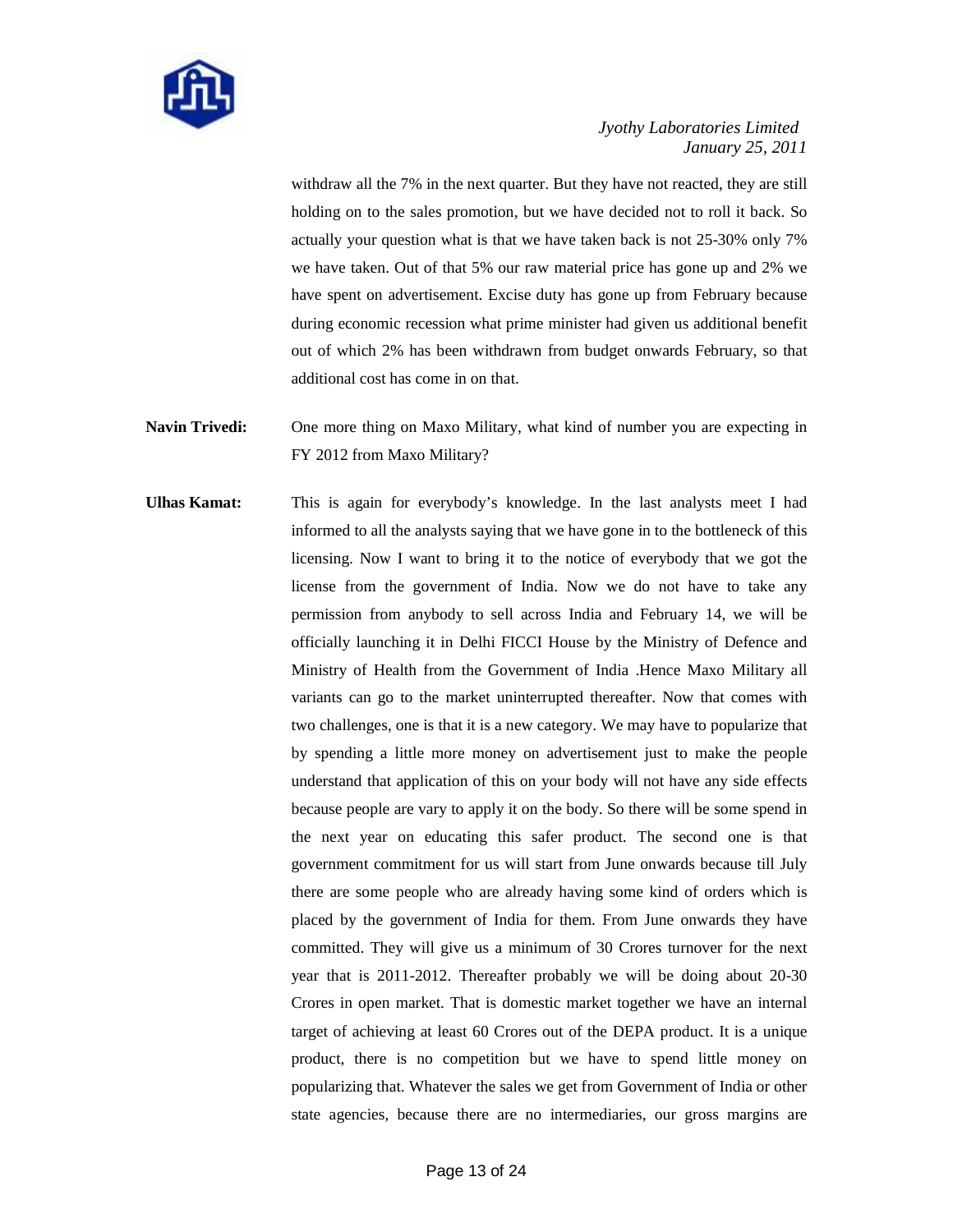

higher and we can afford to spend the money on the brand for the domestic, so net-net we will not be losing money out of the DEPA, whatever the money we will earn in the first year probably we will spend part of it, portion of it in building the brand wherein that can become sizable in a couple of years.

Navin Trivedi: How much revenue is fetched from TechnoBright in Q3 and nine months?

**Ulhas Kamat:** We do not have the complete break up of that but I would say that roughly we should have done about 10-12 Crores turnover in the quarter.

Navin Trivedi: This time the number will be around 15-20 Crores.

**Ulhas Kamat:** This is I am talking only on TechnoBright but if you take all the washing powder then it will be more. But going forward as washing powder of all the products together, we have Ujala Washing Powder, we have Bright Wash, we have TechnoBright, we have at least 30-35% growth coming year-on-year because of its small base.

**Moderator:** Our next question is from the line of Riken Gopani from Infina Finance. Please go ahead.

- **Riken Gopani:** Could you also just give a highlight, if I look at the segmental capital employed in this segment, over the last one year it has almost doubled with no significant improvement in topline of that segment home care which you report, any light on that why it is happening?
- Ulhas Kamat: One is that we have put up our own plant in Jammu and we have expanded our capacity in Guwahati. We have done some renovation in our other plant in Hyderabad. One is that expansion program. Because we were almost outsourcing about 30-35% and every time in year end especially during February-March we used to have pressure of supplying the product in the market place because the outsourcing agencies, they were supplying for everybody, not only for us including the competitors. That is how the industry works. So we had decided that we needed to be independent on our own and when we have manufacturing capability we thought that we should expand our capability and that is how we invested the money, so it is a long-term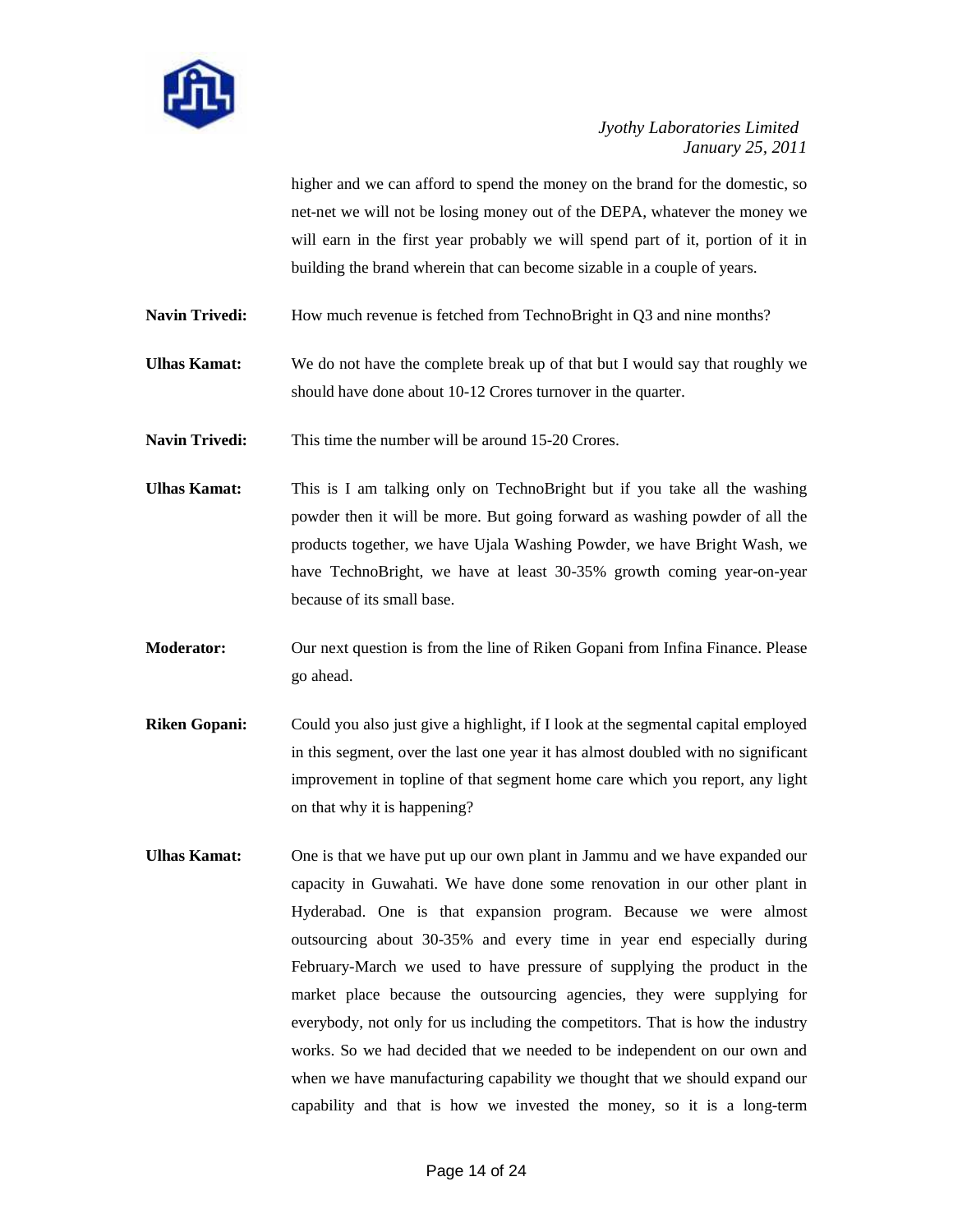

investment .The second one is that always when you prepare in a mosquito coil business you always prepare before the mosquitoes come. So we produce the coil and this is all pre winter production what we generally do. The season will start from February- March and goes up till April. So what has happened is that internally our target was to grow at least 20% in mosquito repellant business. So accordingly we have produced the goods and if you see our inventory the inventory is next three month sales inventory I am holding as of December 31. It is not different when you compare it to earlier period but this time it has double impact for us. One is that our growth in the past quarter has been -15% when it comes to the volume that is because we have withdrawn the schemes when compared to others and that it is the pressure which we are selling as much as possible. My stockholding is for 20. So when I have 20 target, when I do -15 we can imagine what the kind of pressure is what I will have on capital employed in working capital of Maxo. Having said that we have taken a decision to go slow on the production and whatever the stock that we have it is already moving in to the market place and by March 31 our closing stock will be nil and next year we will go with planning and based on 15%-20% growth in mosquito coil. So it is just that we have produced more and we are holding on to the stock.

- **Riken Gopani:** Secondly, just to understand this markets on mosquito coils specifically, the competition has not reacted to any of our moves till now. What makes you confident that our trade will again start accepting our products after having not significantly bought in the last quarter, what makes you confident about that?
- **Ulhas Kamat:** What makes me confident is what has happened in the last six months. Last six months what it has taught us from the market is that do not worried about the competition. Everybody has a right to do the business in their own way and you do not have to plan your strategies based on somebody else's strategy. I am very happy about it and it makes us feel that much more confident that our business is depending on our strategy. If at all if the market should have reacted, market should have reacted within two months, three months, four months and no market can wait for six months. So the fact that I am still selling trucks and trucks and trucks on a daily basis, the fact that all my factories are working 24 hours a day and the fact that consumers are using Maxo, millions of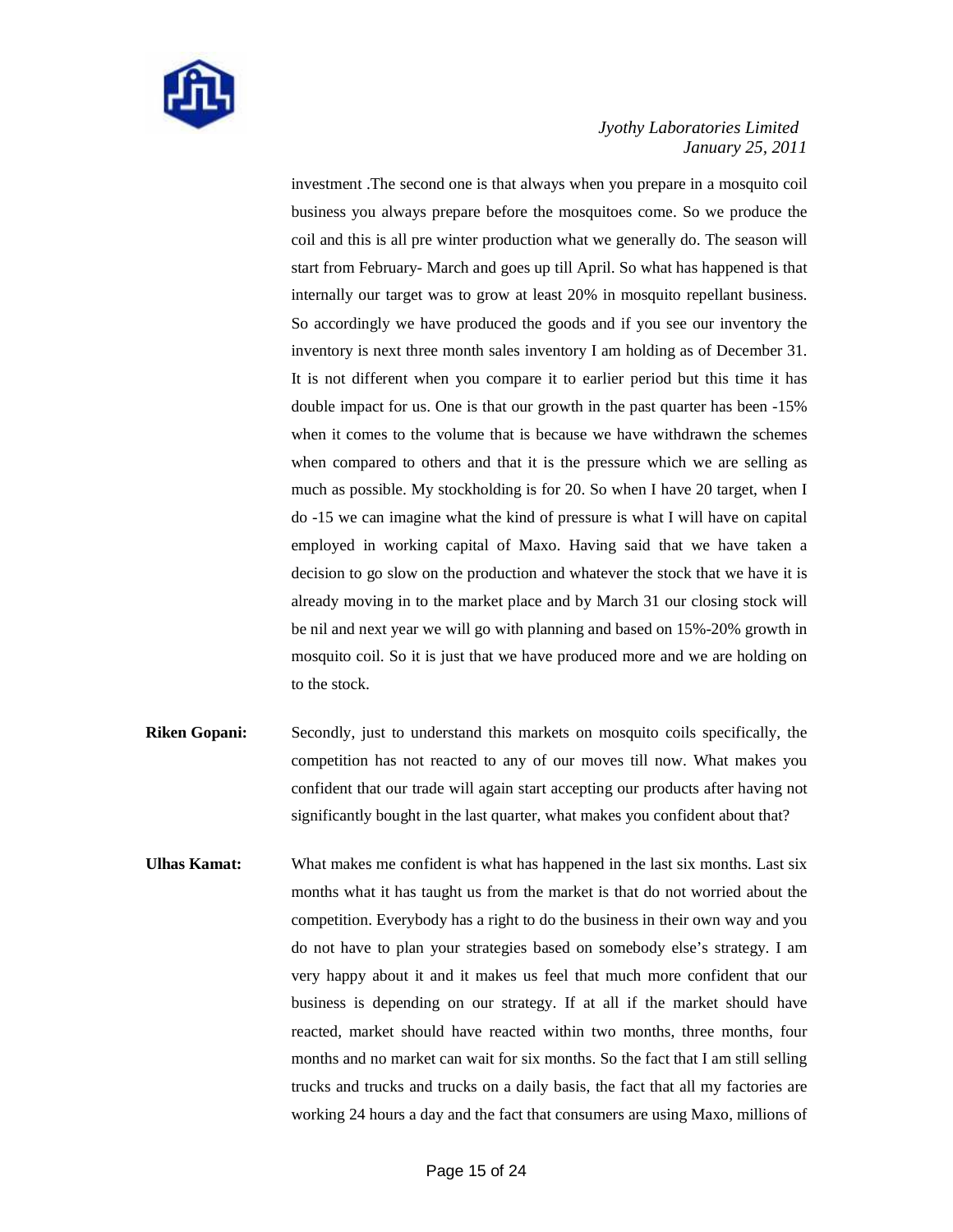

coils are going everyday, I know for sure that Maxo has its own place in every household who are my consumers and they will not just shift because somebody is cheaper by one rupee and with that confidence I will go forward and it also makes us to believe that what has not changed in the minds of the consumer for the last six months, why will it change on the seventh month or eighth month. With that we go with our strategy and we will go with the strategy that we will not give any more freebies and we are trying to withdraw 7% in the next one year so that our profit will be better.

- **Riken Gopani:** Sir, but just to put in other way obviously internally you must be getting some updates on the market share that we must be having in the segment, and there must have been some reduction in market share as well this quarter, till what extent are we thinking that market share loss will still continue or you think most of it is done with and now there should be an improvement in your market share from here and why would it happen?
- **Ulhas Kamat:** Just to correct your statement market share we have not lost. nd the best way to The data of market share is on annualized basis because some months could be here and there. But if you go on analyzing basis that is the trading 12 months we are still holding on to #2 position, we were there at #3, now we have come to #2 and we are #1 in rural India. So as of now I have not lost any market share and secondary sales are robust, it is only the primary sales which has got affected. In Jyothy Laboratories Limited all of you are aware that we have a different system when compared to the competition. We sell it to the super stockists at the state level, that is where we recognize it as a sale. From there we sell it to the stockists and that is where from the stockists it goes to the wholesaler and retailer. From the wholesaler to the retailer it is happening perfectly fine, there is no reduction in the sales in the secondary one. In the primary one the pipeline earlier used to be about two to three months of stock during season, now it has come down less than a month, but when compared to the competition they bill it straight away to the stockists and that is where they capture our sales from where it goes to the retailer, so they have two level of sales, in our case we have three levels, so to that extent our level in which we are working now, the pipeline stockists come by and going back again to your market share business we have not lost any market share and the day when we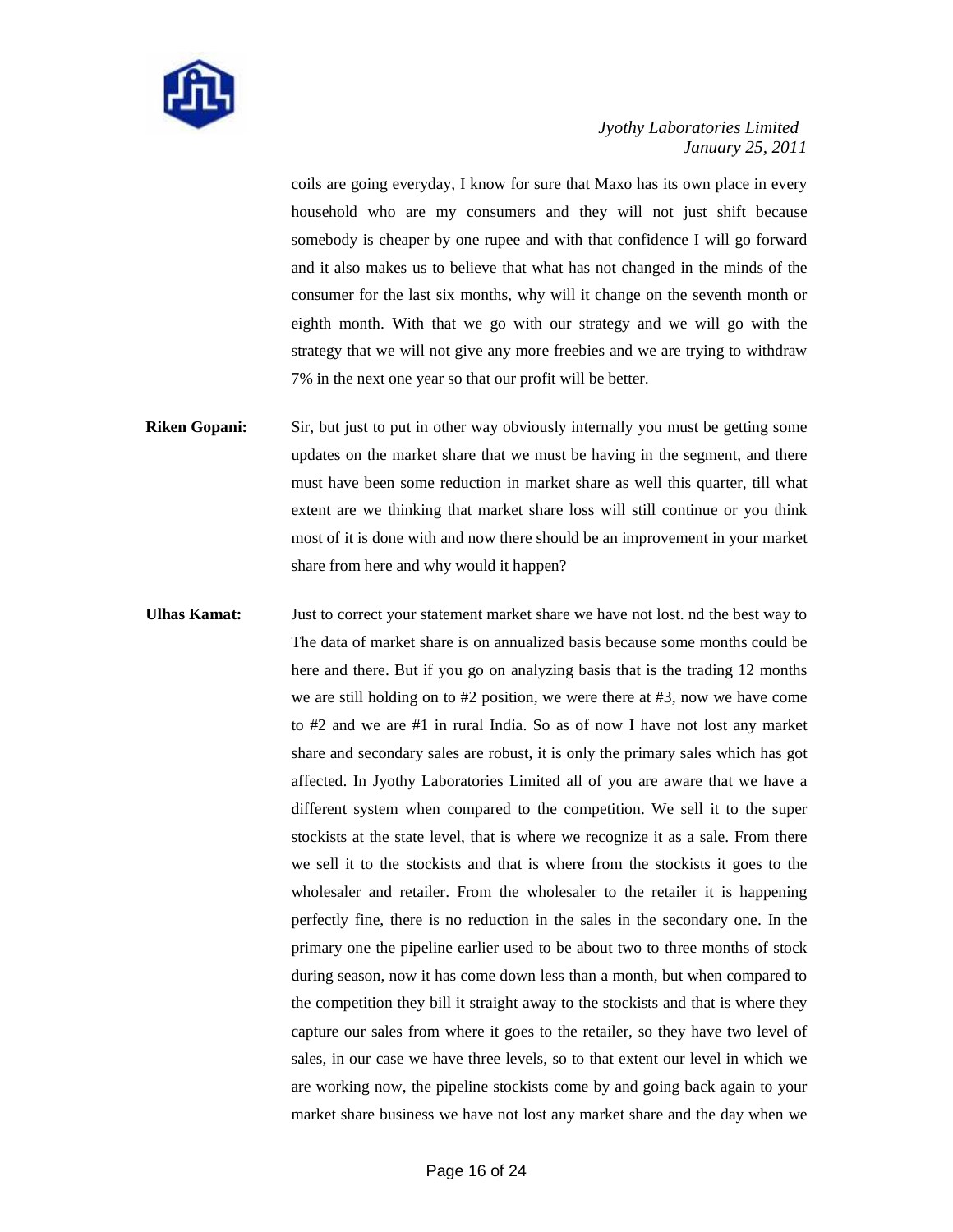

start losing the market share then I know that the customers are shifting and that is the time when we take corrective action either to spend the money on the brand or to introduce the scheme back in a different avatar, but as of now we are holding on to the market share rather we have improved the market share in the last one year at least by 2% points in rural India and 1% point in urban India.

- **Riken Gopani:** Sir one last question on Ujala fabric whitener what would have been the volume growth for the core whitener product?
- **Ulhas Kamat:** It is almost flat, in some states it has grown, in some states it is flat, so net-net I would say that the volume growth for the last one quarter has been flat but if you see the last nine months there will be a marginal growth of about 4-5%.
- **Moderator:** Our next question is from the line of Hemant Patel from Enam Securities. Please go ahead.
- **Hemant Patel:** Few more questions on Maxo, I have noticed a couple of competition have introduced similar kind of products of Maxo Military, not exactly the wet wipe but the creams and this is come in as a little bit of a first-mover before we have gone and introduced our product, so what is your take on this, are we because the consumer itself is not very educated about the product itself are we likely to lose out in terms of volume growth rates that we expect in the first year after we launch this product?
- **Ulhas Kamat:** Your question is a very, very valid. If you see as a category as an outdoor, you will appreciate that globally indoor and outdoor is about 50:50 or 60:40 whereas in India you know that household insecticide business is about 2000 Crores whereas outdoor application is less than 100 Crores including new launches of the competitors, so there are only two players now, one is an established player out of Delhi and other person has just launched here, the competitor, now put together it is about 100-120 Crores but what we are trying to look at over a period of 5-10 years I will not be surprised even if it crosses 500 Crores, 1000 Crores also because people as of now they are not educated enough to understand, they feel that it might be harmful for them, but once we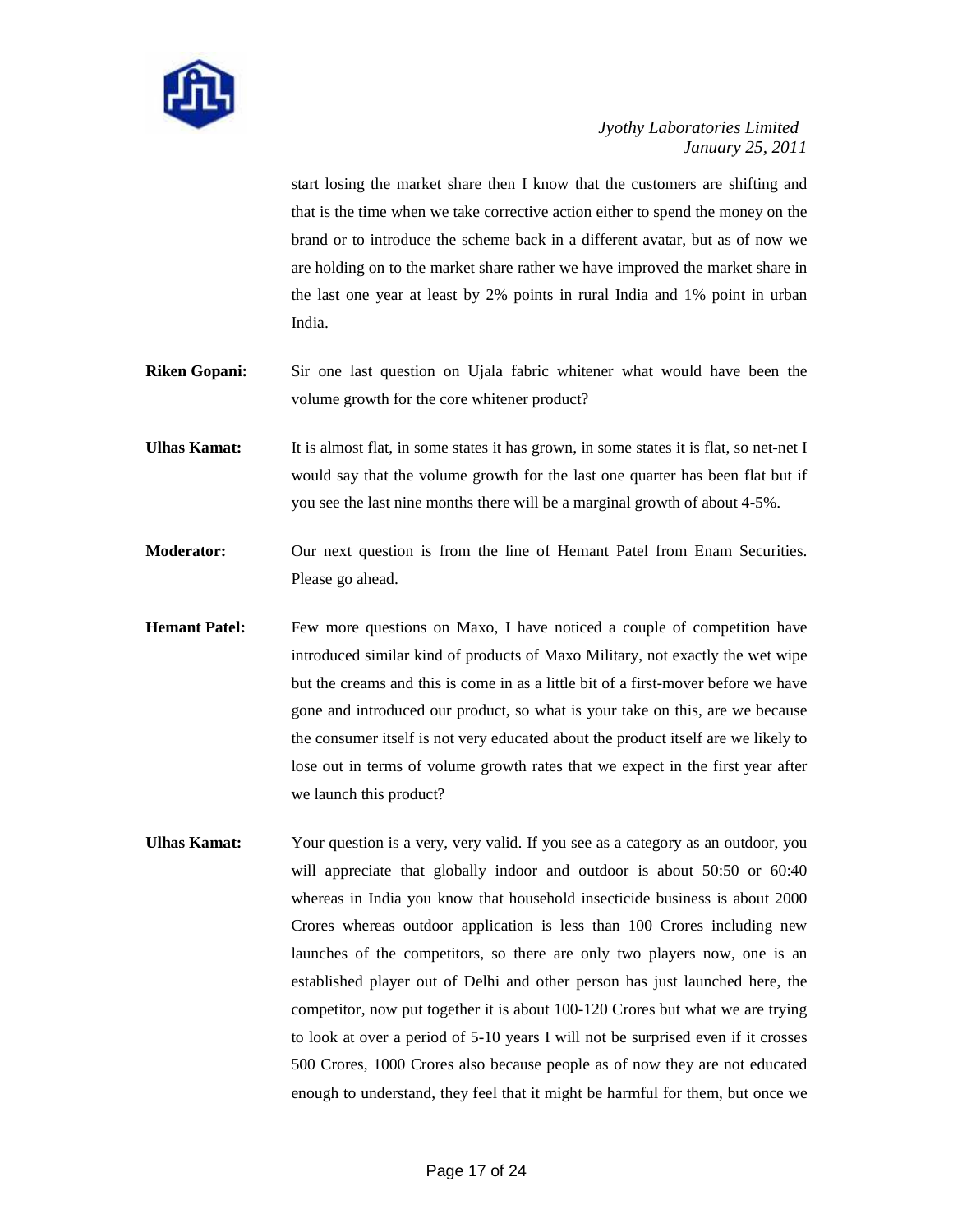

start explaining to them it is like any other cosmetic item, it is approved by the drug controller, it is not like any other insecticide, it becomes part and parcel of the family on a daily basis, this is what we are going to see. On to your question whether we have lost out on the first mover advantage, no Sir, there could be many more players and the more players coming in is good for the category because everybody will spend on the money on the category and when the category grows and everybody will grow along with that so I will be extremely happy that couple of more people are just waiting to launch their products, if they launch their product and start spending on the brand, then efficacy wise mine is far, far superior and the pricing wise we are more or less the same and the advantage what I have is for a government supplies is something which they do not have and competition wise I can compete much better and I am comfortable with that.

- **Hemant Patel:** Will you be marketing it in similar fashion when you say efficacy wise we are far superior so if you take a new product which is launched by one of your competitors will you be marketing it even in media that your efficacy is far more five times higher or something like that?
- **Ulhas Kamat:** We cannot say that we are five times better but probably we will say that it comes from Government of India, DRDO and we will be definitely saying that we are more potent, no doubt about it. But how we communicate that is left to our creative agencies but effect wise, efficacy wise definitely we will be communicating, directly or indirectly we need to communicate that.
- **Hemant Patel:** Just a couple of maintenance questions, liquids and aerosols you mentioned is growing, what is the percentage of sales at the moment and how much have they grown for this calendar year ?
- **Ulhas Kamat:** Liquid from our side we have launched six months back with advertisement backup. As of now internally we have doubled the sale when compared to the same period last time because last time it was hardly any sale that we had done. Now we are putting our extra efforts. Internally it would have gone double, but if you see the coil and the liquid as of now we are still at 85 and 15%.Going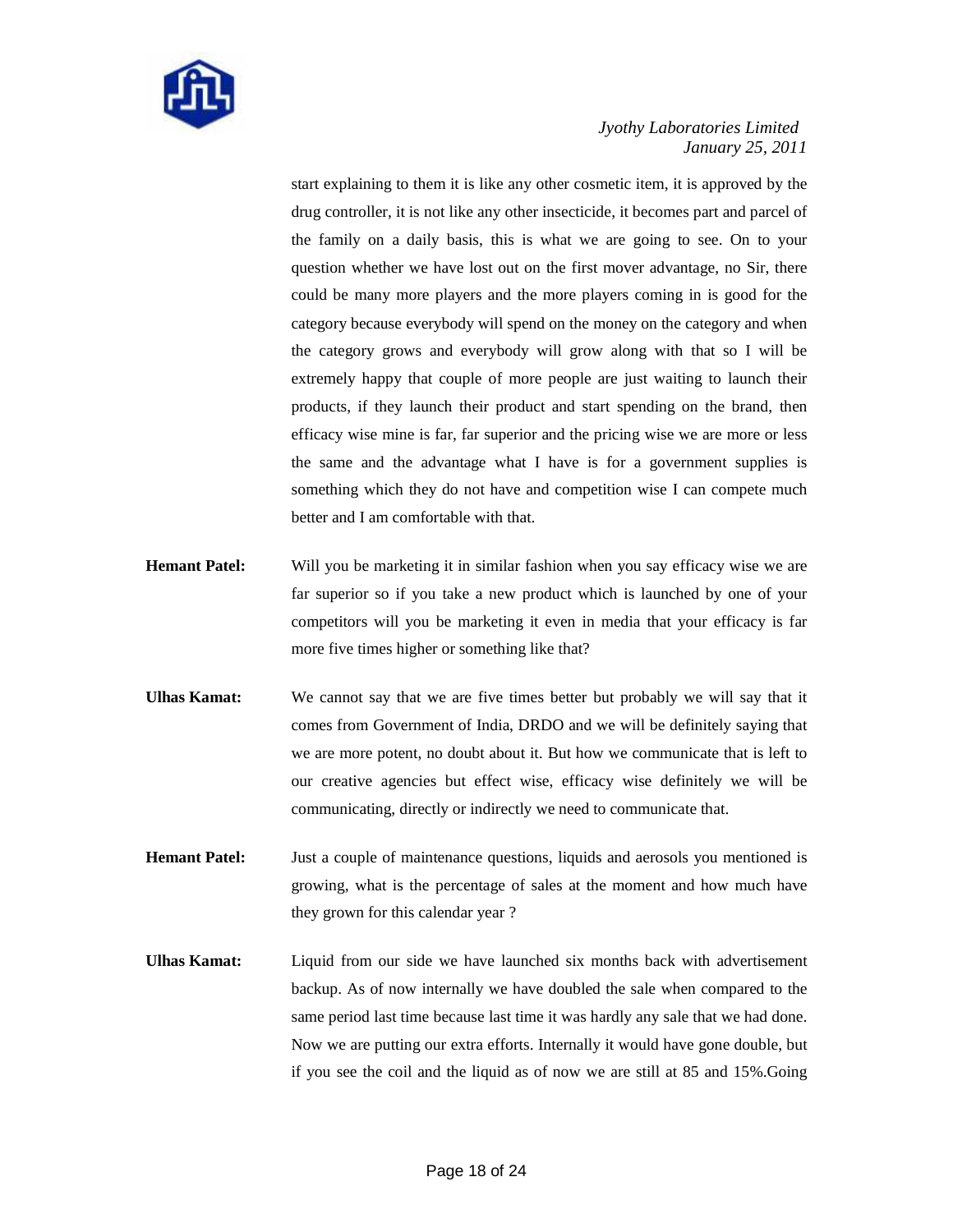

forward our focus will be more on the liquids and that is where we are putting our advertisement money also.

**Hemant Patel:** What would be your loss in fabric spa for year to date?You expect to close out this year with how much?

- **Ulhas Kamat:** Fabric Spa loss year to date will be about 6-7 Crores. May be about another 1 Crores more, but as of now month on month my collections of fabric spa and spend in fabric spa is matching now. So the cash funding which was happening from JLL to fabric spa has almost become negligible and by March there would not be many requirement for Bangalore operations. So I might close by about 7 Crores, 7.5 Crores as loss by March 31, but for the month of March I will be cash breaking we almost do not need money from JLL to fund Bangalore operations.
- **Moderator:** Our next question is from the line of Sathish Ramnathan from Sundaram Mutual Fund. Please go ahead.
- **S. Ramanathan:** We just wanted to have couple of clarifications, one is on the growth of -15%, can you just highlight as to is the trend continuing in mosquito repellants for the month of January because you said that it should come to an end in the quarter, how does it mean for January?
- Ulhas Kamat: It is -15% for the quarter in volume, but it is -6 if you take the entire nine months and going forward by March 31 I should be able to make it flat or I might be having a degrowth of 2-3%, not more than that.
- **S. Ramanathan:** So, fourth quarter you will have growth?
- **Ulhas Kamat:** That is where my entire growth of mosquito coil will be there, mosquito coil growth is always in the fourth quarter and we now settle down with our pipeline stock, stockists have settled down in pipeline stock and normal sales are happening but for the severe winter in November and December in northern states but otherwise other states are taking more coils than what they had taken in similar period last time, but in Jyothy perspective our biggest market comes from the eastern region which is UP, Bihar, West Bengal and part of Orissa and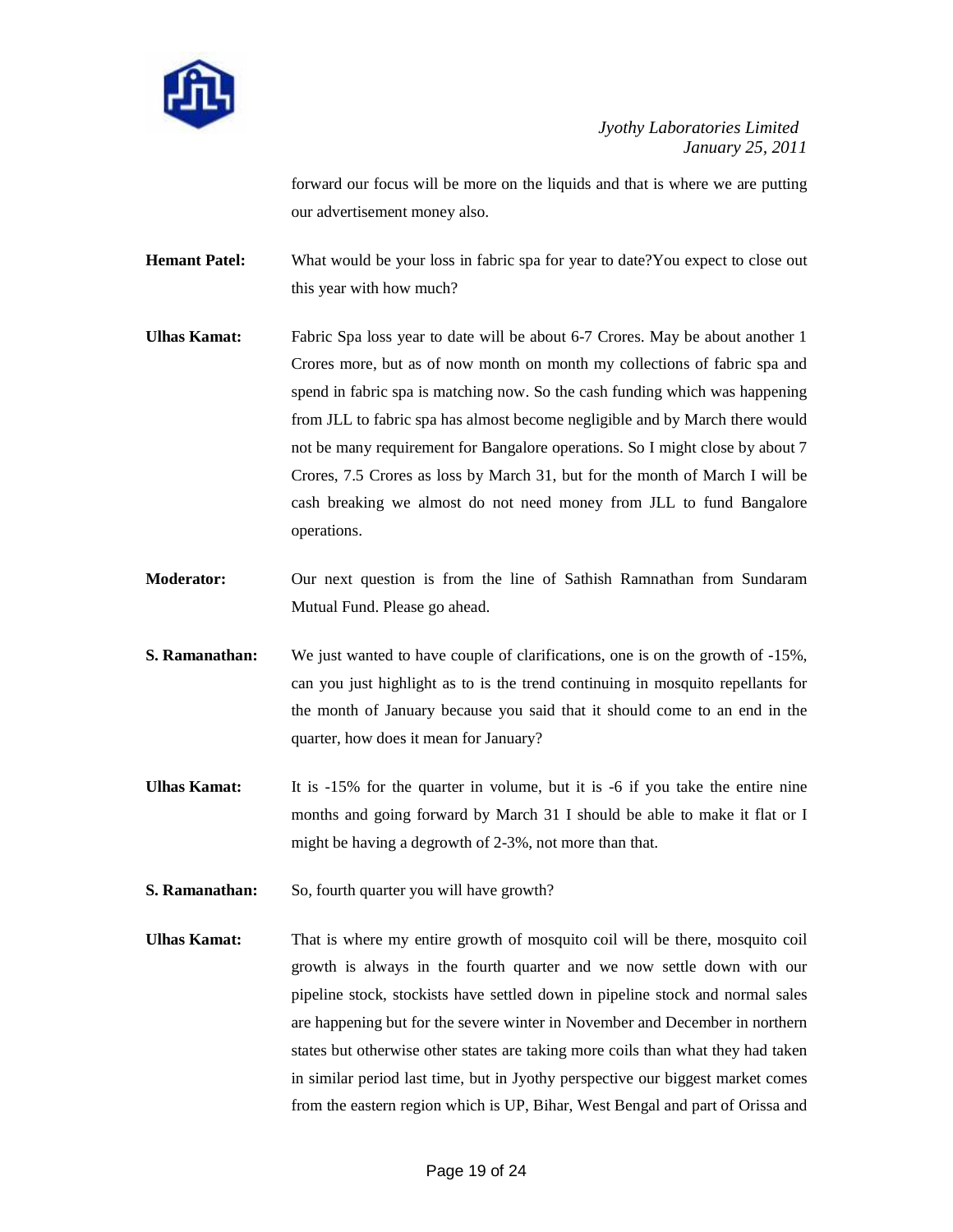

that is where our biggest markets are which have opened up now from the winter, all the states are still having bits of winter but otherwise it has opened up and the trade is opened up and we are supplying now, so answering your question going forward by March 31 we should be able to do much more than what we have done in the last quarter same period by which I will be able to bring down my degrowth by about 3-4% points.

- **S. Ramanathan:** Fabric care you mentioned whitener was flat on volume basis, apart from price hike what other categories have contributed to this 16% growth?
- **Ulhas Kamat:** Washing powder and stiff and shine.

**S. Ramanathan:** What is the reason for if we go to slide #10 if we see the brand spend on Ujala has been the highest 18 Crores is it just apportioning the cost that you have done or is it really that you have spent so much behind the Ujala brand?

- **Ulhas Kamat:** We have spent and next year we will be still spending but this much money will not be there, I tell you that this 18 Crores comprises of brand endorsement fees what we have paid to Sachin Tendulkar which is on a quarterly basis and we have taken two beautiful creative which you see on the TV, it is an one-time investment and we have spent more than 3 Crores on creating that too, good creative with Sachin Tendulkar and that is a one-time cost of making a creative and also giving the endorsement fee which we have spent on the quarter and next year even though if we spend a similar amount it will be 60% of this because a one time cost of taking a creative is already done sir.
- **S. Ramanathan:** Other thing that we wanted to understand is in terms of absolute volume growth how has that been vis-à-vis the value groups can you just give us the volume growth?
- **Ulhas Kamat:** We have not increased the price of any of the product category other than Ujala, the inventality (ph) what you have in page #15 category growth what we have shown other than Ujala everything is volume growth only and in the case of Ujala we have increased the price by 16% MRP by MRP but the realization has gone up by about 12% stage point and in that the volume growth what we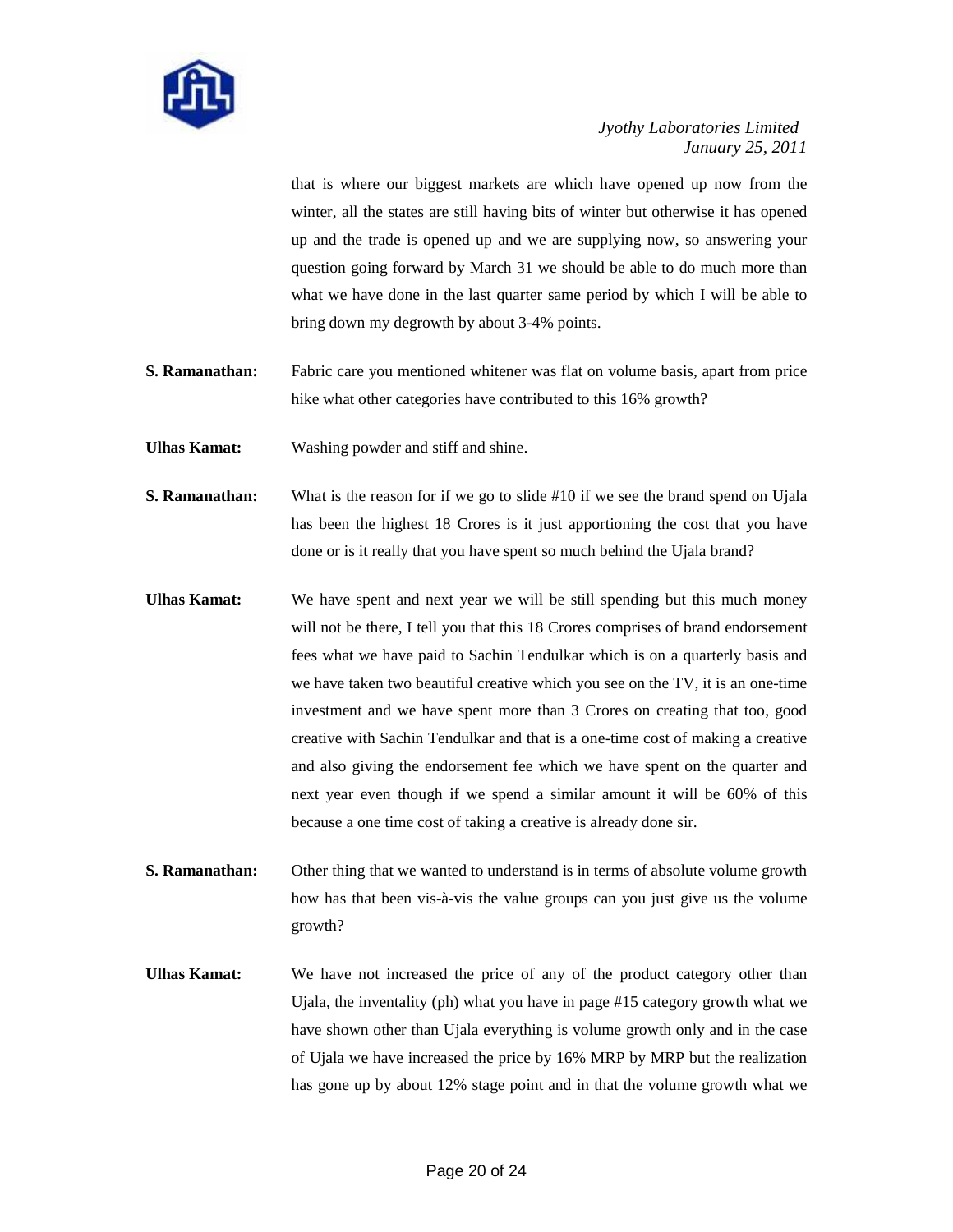

are seeing now is more or less flat but other products like washing powder and stiff and shine has given us the growth.

**S. Ramanathan:** Detergents, did the division make loss?

- **Ulhas Kamat:** We have been in the detergent business for the last six years and none of the years we have lost money on detergent and detergent again I want to reiterate to all my investor friends that Jyothy Laboratories Limited is not going in a big way in detergent market to take on the biggies, that is not out core business, we do not want that to be our core business, we do not want to be called as detergent powder manufacturer. We have a wonderful fabric care product called Ujala which is synonymous with wash and we want to leverage that with equity for detergent powder and Ujala will be positioned as a complete fabric care umbrella branding we want to create that means we are there in the pre wash, we are there in the wash, we are there in the post wash and we just want to be there in all the items of fabric care, so going forward Ujala will be a mother brand of fabric care solution end-to-end solution product company and product range but coming to detergent powders our whole objective there is earn money in every town where you sell and do not sell to get the market share.
- **Moderator:** Our next question is from the line of Aniruddha Joshi from Anand Rathi. Please go ahead.
- **Aniruddha Joshi:** Hi Sir, thanks for the opportunity, just wanted to check can you kind of specify some timelines on the acquisitions as well as the PE funding which we are looking at?
- **Ulhas Kamat:** If I had known I would have announced it when we will be acquiring it. Unfortunately Jyothy Laboratories Limited we are learning the acquisition act for the first time in our life. In the last 26 years we have not made any big acquisitions so everybody learns we are also learning. We raised the money to acquire but before one signs on the dotted line there are lots and lots of negotiations happening. Especially because of the recent transaction which has happened in FMCG space the valuation itself is looked in to by many people as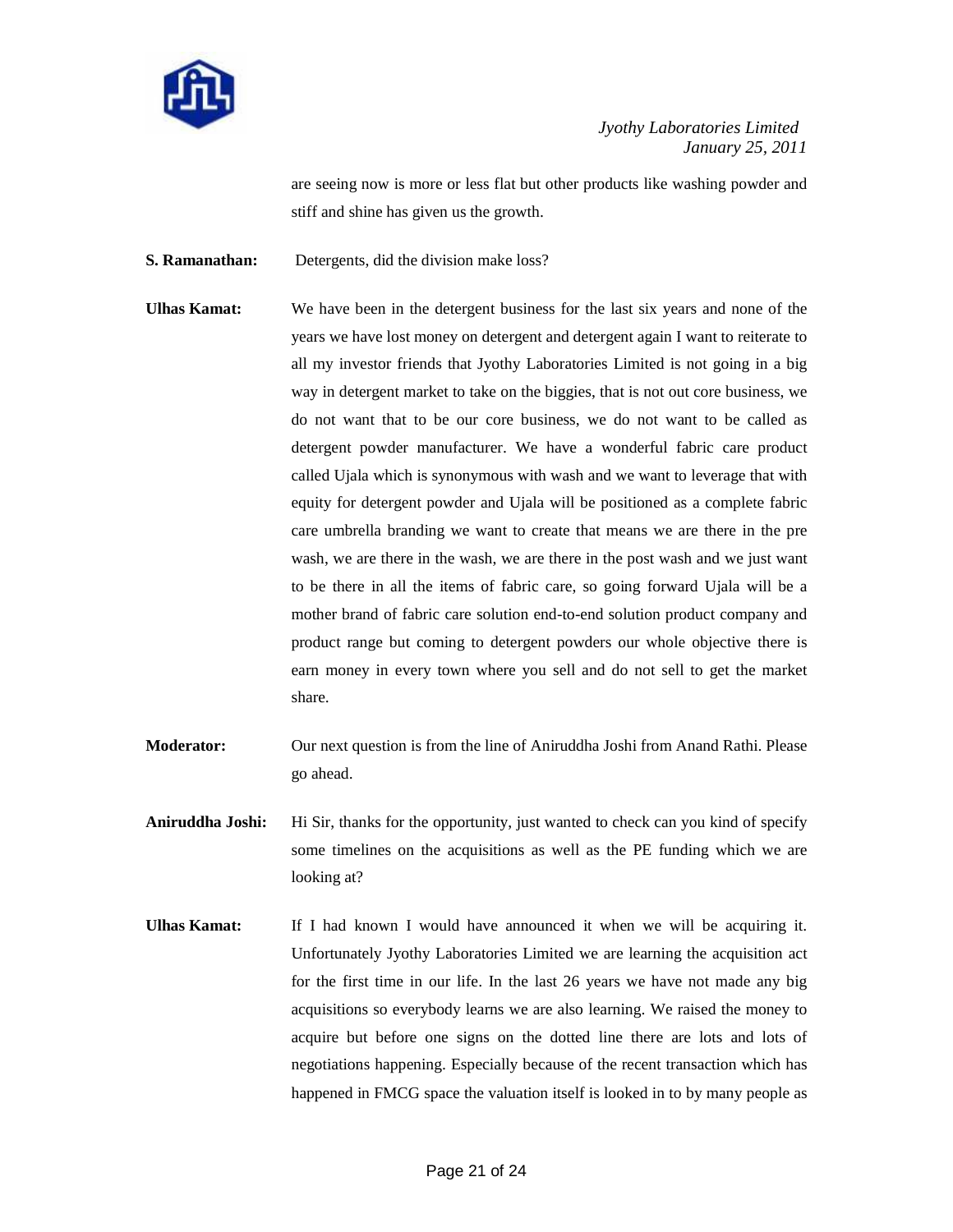

to are we selling cheap, or should we ask for more. So right now it is still in negotiation stage and I want to bring it to the notice of all my investor friends that any company for that matter should have plan B option always and no company can have only plan A. If it does not happen then we cannot be keeping quiet. So for inorganic growth we do have option B and we also have internal timeline. Today in the board meeting we spent more than 2 hours in deliberating the acquisitions plans what do we do whether this or that or something else, so we do have option B, option C we do have. But I want to give the confidence to all the analysts that company is very, very cost conscious. We always pay a fair value but we do not want to pay a fancy value and we always see that how much does it cost to build the same business and what are the advantages we have by paying a fancy valuation. So to answer your question the timeline I am not able to commit, I thought it should have been over by December 31 but for some reason it has not happened. At this point in time we are not able to commit the timeline but I can say that it is not being called off and Plan B also we are looking up and in an appropriate time we will bring it to the knowledge of everybody.

- **Aniruddha Joshi:** Regarding the PE funding which you are planning, can you specify some timeline at least on that?
- **Ulhas Kamat:** As far as PE funding is concerned we have more or less negotiated and finalized but nothing is done unless it is done on shareholder's agreement and board has approved for us to raise the money and we will have to go back to the board again before we sign on the dotted line and we are getting good valuation at this point in time which we feel is justified for valuation and we intend raising close to about 100 Crores at may be about 20-25% of the dilution but at this point in time it is still not signed as a binding shareholder agreement but we are talking.
- **Aniruddha Joshi:** Coming back to Jyothy Laboratories what is for the full company the volume growth and price-led growth for the third quarter as well as nine months?
- **Ulhas Kamat:** The price increase what we have taken which has resulted I would say is may be about 6-7% because we have taken the price hike only in Ujala and nothing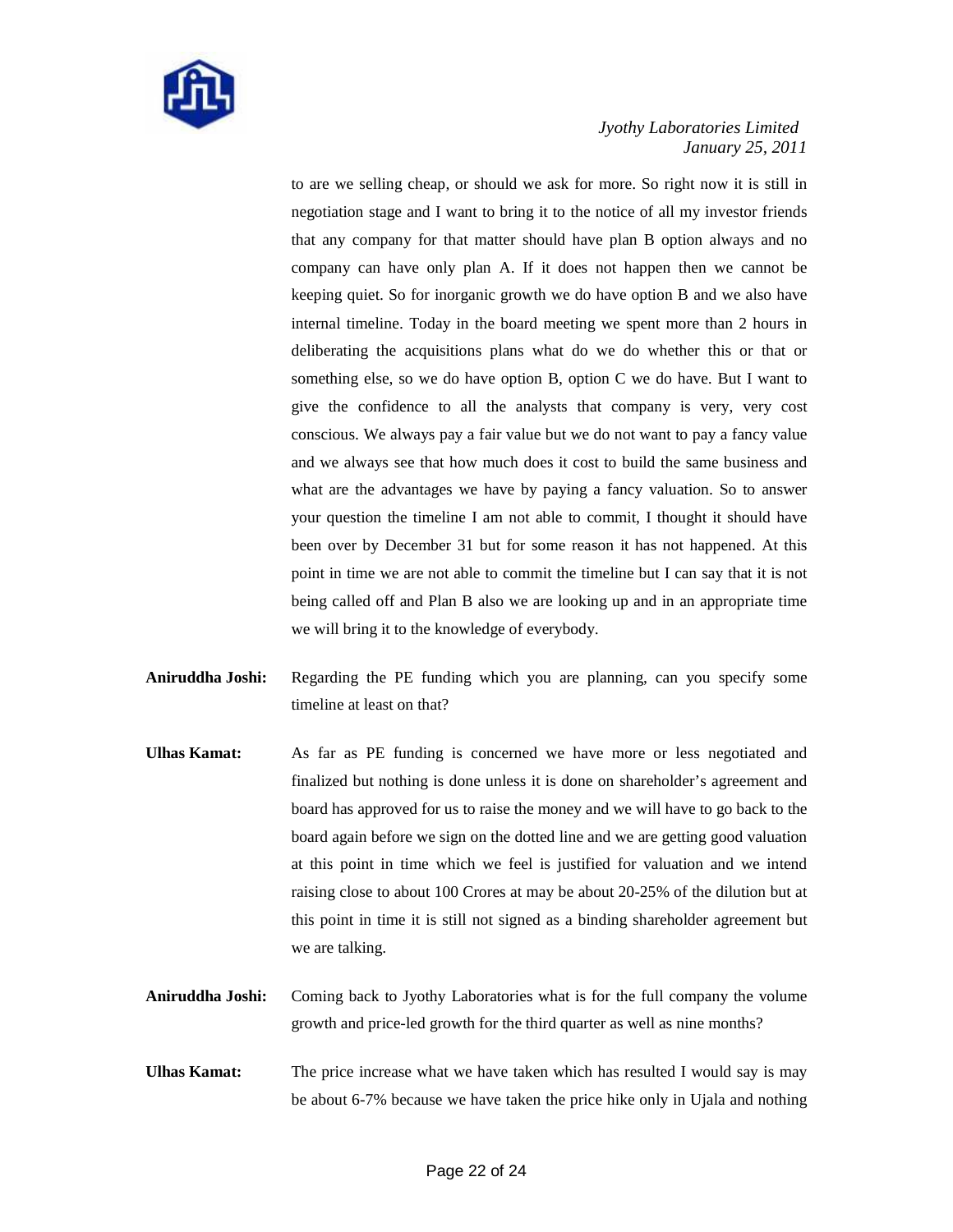

else and the balance should be completely volume growth for the entire nine months.

- **Aniruddha Joshi:** For third quarter also the numbers?
- **Ulhas Kamat:** More or less the same.

**Aniruddha Joshi:** Coming back to detergent business whether the increase in ad spend is completely attributable to detergent business?

- **Ulhas Kamat:** No Sir, we have spent the money on detergent powder also, we have spent the money on Ujala mother brand also and it is apportioned accordingly and we are spending more money on creative or otherwise spending on the media is divided between fabric whitener and detergent powder more or less equal.
- **Aniruddha Joshi:** On Maxo may be after two to three quarters when the business will get slightly settled down, what kind of stable margins you are looking out on an annualized basis in that segment?
- **Ulhas Kamat:** Those are all dreams come true, at this point I am really worried on this March quarter, if I am able to make about 7-8% net margin in Maxo I will be extremely happy, then I can think of going to 10-12% but if you ask the category that category has gross margin, it can have a decent 20% net margin after spending about 10-12% advertisement, so category is beautiful, looks very fantastic and we are working very hard to achieve that number. I only want my competitor also to follow that so all of us can make good money and also we can spend the money on the category so otherwise we will be happy even if we make 10% net margin on the Maxo category I will be happy.
- **Aniruddha Joshi:** Raw materials, we have seen most of the companies seeing raw material pressure, regarding detergent business or even Ujala business have you seen the increase in Soda Ash lab prices are increasing, so do you see that margins may be getting impacted even in Q4 unless we take price hikes?
- **Ulhas Kamat:** As far as Ujala is concerned we are not interested in taking a price hike in this quarter but otherwise if the trend continues, pressure continues for us in Ujala